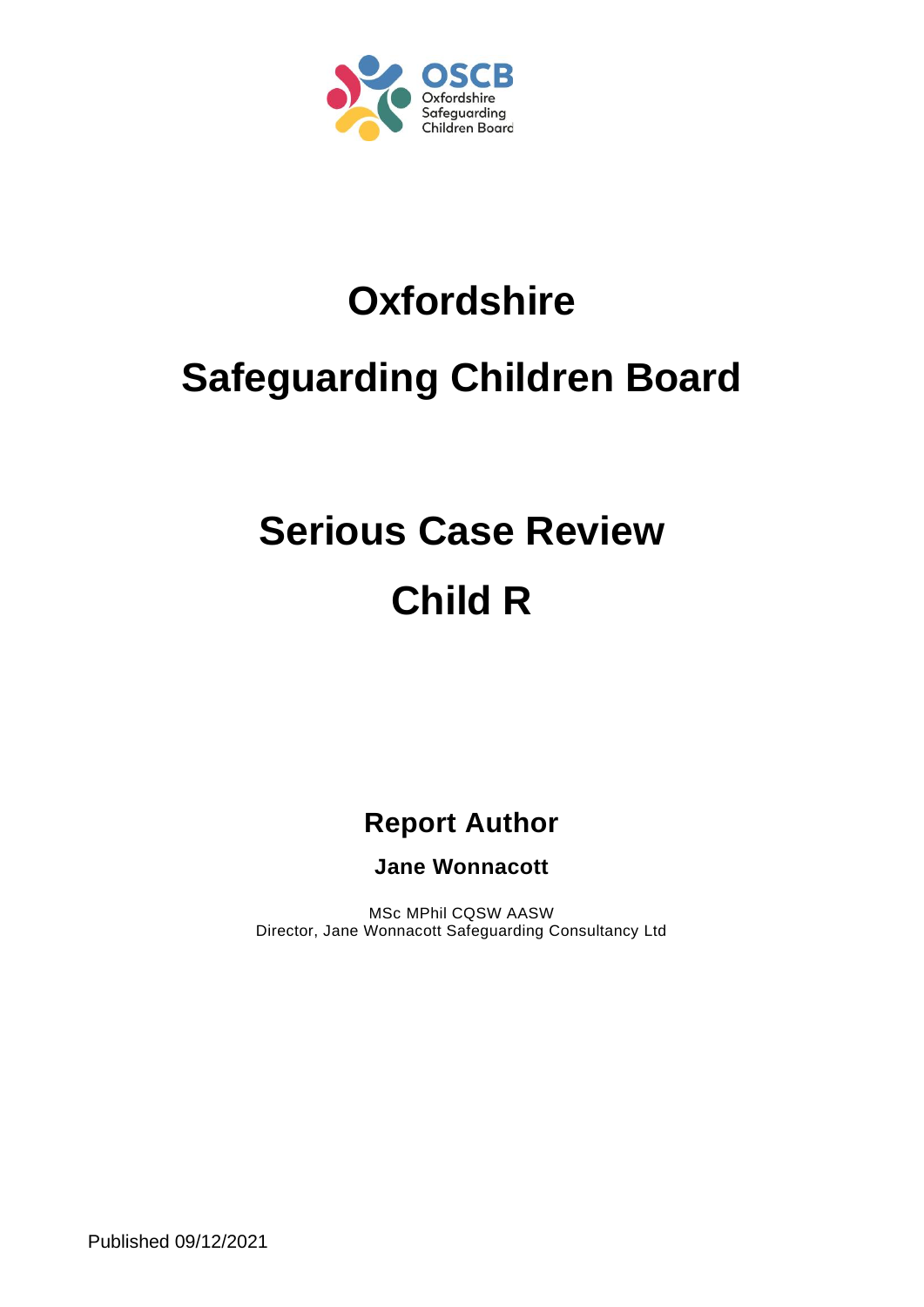#### **Foreword**

This is the first time that a foreword has been written by an Independent Chair of the Oxfordshire Safeguarding Children Board for a Serious Case Review as the time taken and circumstances are very unusual, I wanted to provide some background to those who read it.

This review is written for a young girl, who died eight years ago. She was 13 years old and in the care of the local authority. Family was really important for her and she felt a huge sense of responsibility for her younger siblings. The review will explain that she suffered great distress and mental health problems. However, there were also happier times when she felt settled and was able to enjoy her foster family and after leaving hospital, her residential home. She enjoyed school (and was far better at it than she thought she was) and especially liked reading, creative writing and drawing. She enjoyed playing cards, helping to cook meals and trips to the cinema. There were a lot of happy everyday activities as well as harder times when her experiences felt overwhelming for her.

Due to factors beyond the control of the OSCB, we have not been able to produce and publish a report, the type of report that she deserved in a timely manner. We know that she was much-loved by her family and friends. We know that those professionals in Oxfordshire, who supported her, also cared for her as they have remained in touch wanting to know the outcome of the review. We know that her loss is felt by many and that it has been very painful to have to wait such a long time for a review to be written.

The Serious Case Review has been held up by criminal investigations in two police forces and a Health and Safety prosecution. The OSCB knew that the outcome from these processes could potentially lead to some sense of justice for her family. In order to preserve the integrity of those investigations, we put on hold the review work until they were complete. This meant that there could be no contact between the independent reviewer and the professionals who were caring for her at the time of her death. We did however contact repeatedly the investigating police forces and the council leading the Health & Safety prosecution to check progress. Concerned about the length of time it was all taking, we explored other options and sought advice from the Department for Education as to what action we might take, but this did not lead to an earlier conclusion. The Health & Safety investigation did lead eventually to an outcome in Court. After seven and a half years the residential home where she was staying was convicted of breaches of health and safety legislation whilst she was in their care. The sentencing took place in November 2020 and the residential care provider was fined.

At the point of publication of the Serious Case Review, it is our understanding that the Senior Coroner has determined that there will not be an inquest.

Jane Wonnacott, the independent reviewer, has thoroughly considered these aspects of professional practice across all the relevant organisations. This includes looking at children receiving services more recently, to test whether improvements are real. Her report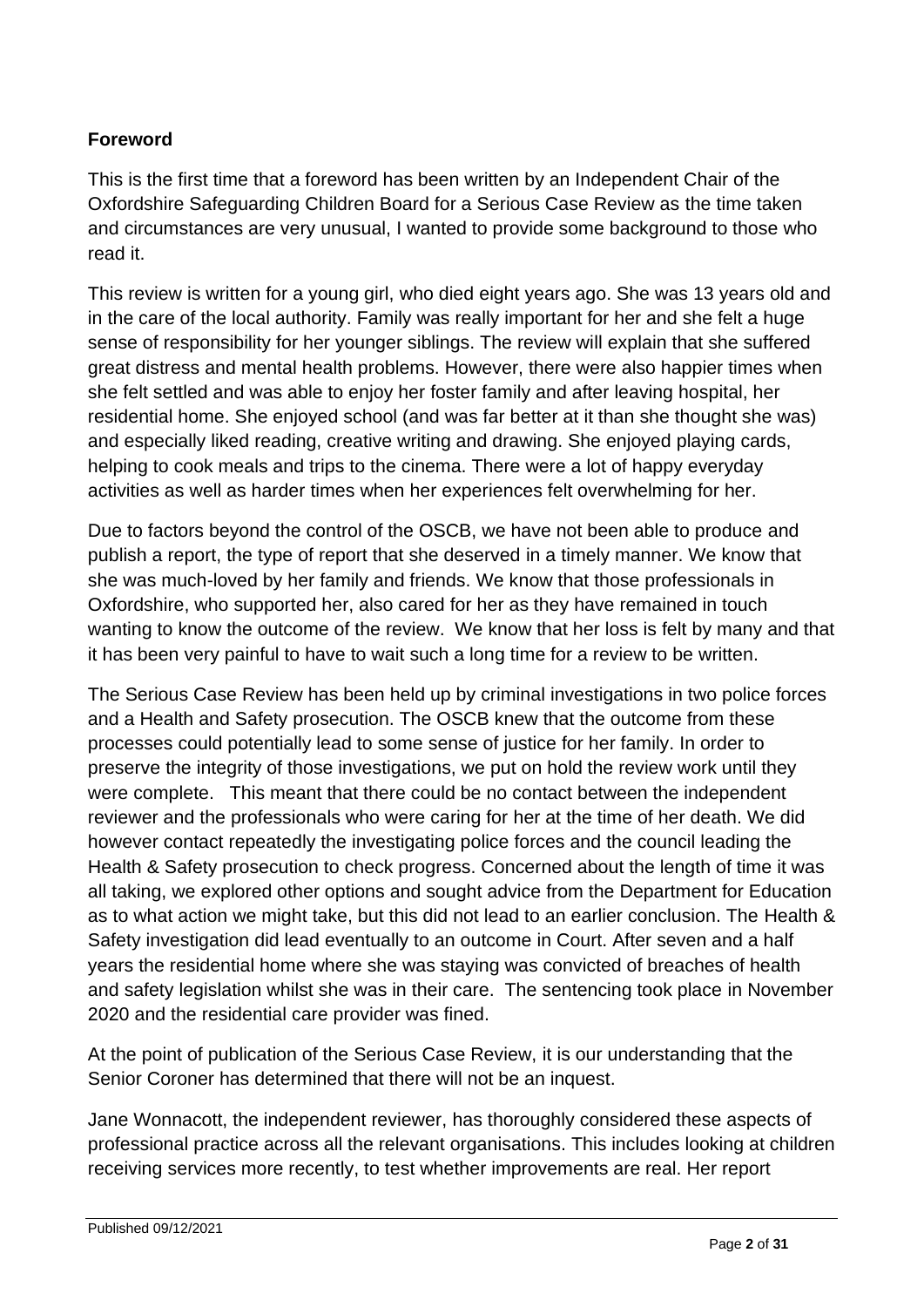provides the local safeguarding system with a constructive overview of learning that has been identified so far, as well as making recommendations for further action.

In conclusion, this Serious Case Review highlights the learning that has been achieved by agencies after examining their actions in this child's early life and exposes in sharp relief the work that is still needed at both national and local level to ensure the future safety and care of such vulnerable children.

It is my role and duty now to ensure the organisations in Oxfordshire continue to effectively address these challenges.

**Derek Benson, OSCB Independent Chair on behalf of the Multi-agency Safeguarding Arrangements in Oxfordshire.**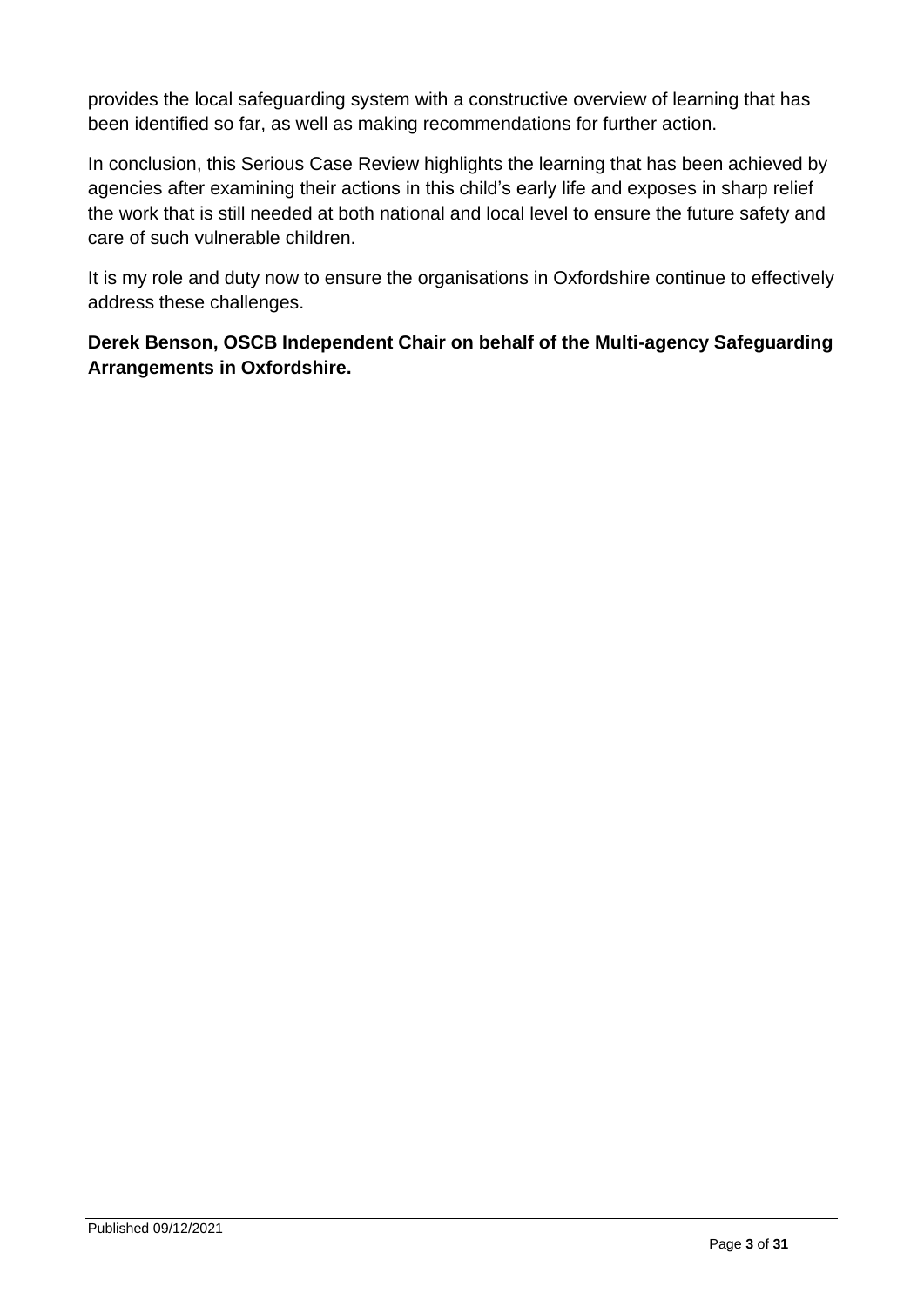#### **Contents**

| 2 <sup>1</sup> | AGENCY INVOLVEMENT WITH CHILD R FROM BIRTH UNTIL SHE WAS      |  |
|----------------|---------------------------------------------------------------|--|
|                | 3 CHILD R'S TIME IN HOSPITAL AND PLANNING FOR HER RESIDENTIAL |  |
|                | 4 CHILD R'S TIME IN THE OUT OF COUNTY RESIDENTIAL HOME  14    |  |
|                |                                                               |  |
|                |                                                               |  |
|                |                                                               |  |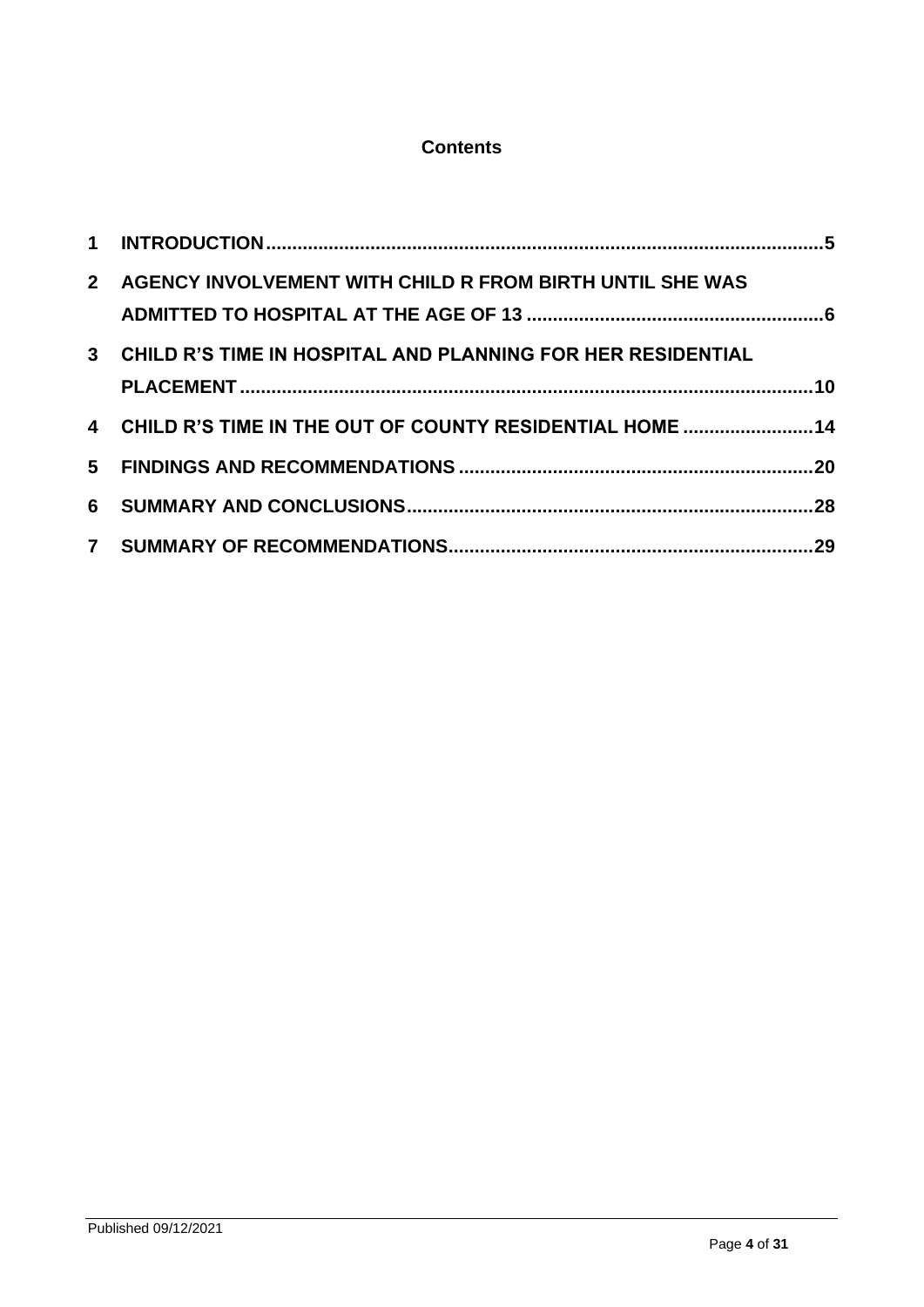#### <span id="page-4-0"></span>**1 INTRODUCTION**

- 1.1 Child R was 13 years and seven months old when she died in February 2013 having taken her own life in an out of county residential placement over three hours travel time away from home. She had previously been in foster care and had been treated in an Oxfordshire in-patient psychiatric unit prior to moving to the residential home. The foreword to this review highlights the impact that Child R's death had on many people, not least her own family.
- 1.2 The primary reason for serious case reviews is to improve the safeguarding system and reduce the likelihood of similar events in the future. However, it is important that this report also gives Child R's family the fullest possible information about her contact with agencies in Oxfordshire and the area where the residential home was situated.
- 1.3 Due to the nature and circumstances of Child R's death, Oxfordshire Safeguarding Children Board had commissioned a serious case review in 2013 and the terms of reference for the review included consideration of events during the time Child R was in the residential establishment. However, due to concurrent inquiries by the Police and the Health and Safety Executive it was not possible to complete and publish a serious case review at that time.
- 1.4 Police inquiries in the area where the home was situated focused on whether a charge should be brought against the home for corporate manslaughter and in July 2018 these investigations concluded that would be no charges. There were also protracted Health and Safety inquiries, and it was not until September 2020 that the residential home pleaded guilty to a breach of health and safety legislation and two months later received a fine.
- 1.5 The inquest into Child R's death had been adjourned to allow criminal proceedings to take place. The coroner then considered whether there was sufficient reason to resume the inquest and reached the decision that the information presented to the Crown Court for the Health and Safety prosecution covered all the necessary statutory determinations and therefore it would not be necessary for it to resume.
- 1.6 In June 2021, further details became available from the coroner which pointed to the potential for important learning from Child R's time in the residential home.

#### **Background to this report**

- 1.7 Child R's death deeply affected many people, and from 2013 onwards, there has been a wish to understand what happened, why it happened and any lessons for future work with young people in similar circumstances. As a result, there have been a series of actions aimed at learning for the safeguarding system.
- 1.8 The serious case review that could not be completed in 2013 resulted in a 2014 summary report with recommendations for practice improvement which informed an action plan. The learning from the report was used anonymously in learning events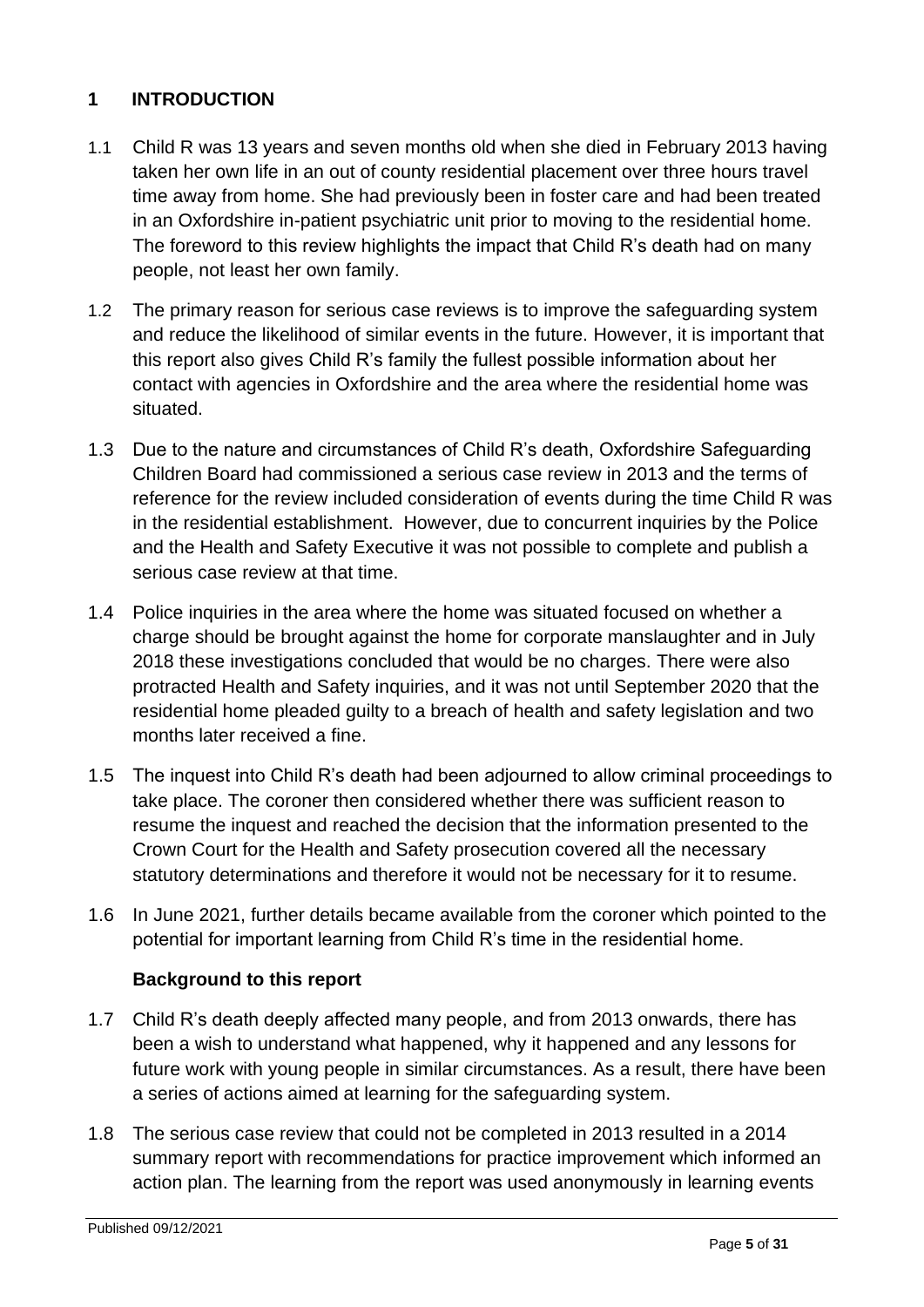with practitioners to make sure that immediate learning was not lost, and practice improvements were implemented.

- 1.9 The intention in 2014 was to complete and publish the serious case review, after the conclusion of all criminal and health and safety investigations. This was to have included learning from Child R's time in the residential home and a new lead reviewer was commissioned. Taking the findings of the 2014 report as a starting point, the intention was not to re-review all original detailed material but to build on these findings when further information regarding the placement became available.
- 1.10 As it was increasingly unclear when the Health and Safety inquiries and out of county police investigations into the residential home would be completed, the decision was made by Oxfordshire Case Review and Governance Group (CRAG)<sup>1</sup> to undertake a 'systems test' in the form of a progress report which could test the Oxfordshire safeguarding system against the recommendations made by the original background summary report. This has been completed and the findings have been used in this report to identify where services in Oxfordshire have changed and developed.
- 1.11 When the Health and Safety proceedings finished, a serious case review was prepared for publication. This still did not include a full analysis of Chid R's time in residential care as all relevant information had not been made available to Oxfordshire Safeguarding Children Board. Then, in June 2021, when further information became available via the coroner, it was decided that there should be further consideration of all the available information and this report was commissioned.
- 1.12 The following three sections of the report set out a summary of Child R's contact with agencies. The intention is to help explain to those who knew and cared about her, what happened and where things could have been done differently. Since Child R's death there have been many changes in the way help is given to children and families and these were explored within the system check carried out by Oxfordshire Safeguarding Children Board. These are noted in this report, with a view to making sure that any recommendations from this review are focused on gaps that still exist and need addressing.

#### <span id="page-5-0"></span>**2 AGENCY INVOLVEMENT WITH CHILD R FROM BIRTH UNTIL SHE WAS ADMITTED TO HOSPITAL AT THE AGE OF 13**

2.1 Child R and her siblings had been known to agencies in Oxfordshire all their lives due to concerns about physical, sexual, and emotional abuse and neglect. During the early part of their lives there were opportunities for all professionals to work better together to provide a comprehensive package of help and support, and to monitor whether this was meeting the needs of the children.

Published 09/12/2021 <sup>1</sup> Now known as Oxfordshire Child Safeguarding Practice Review Subgroup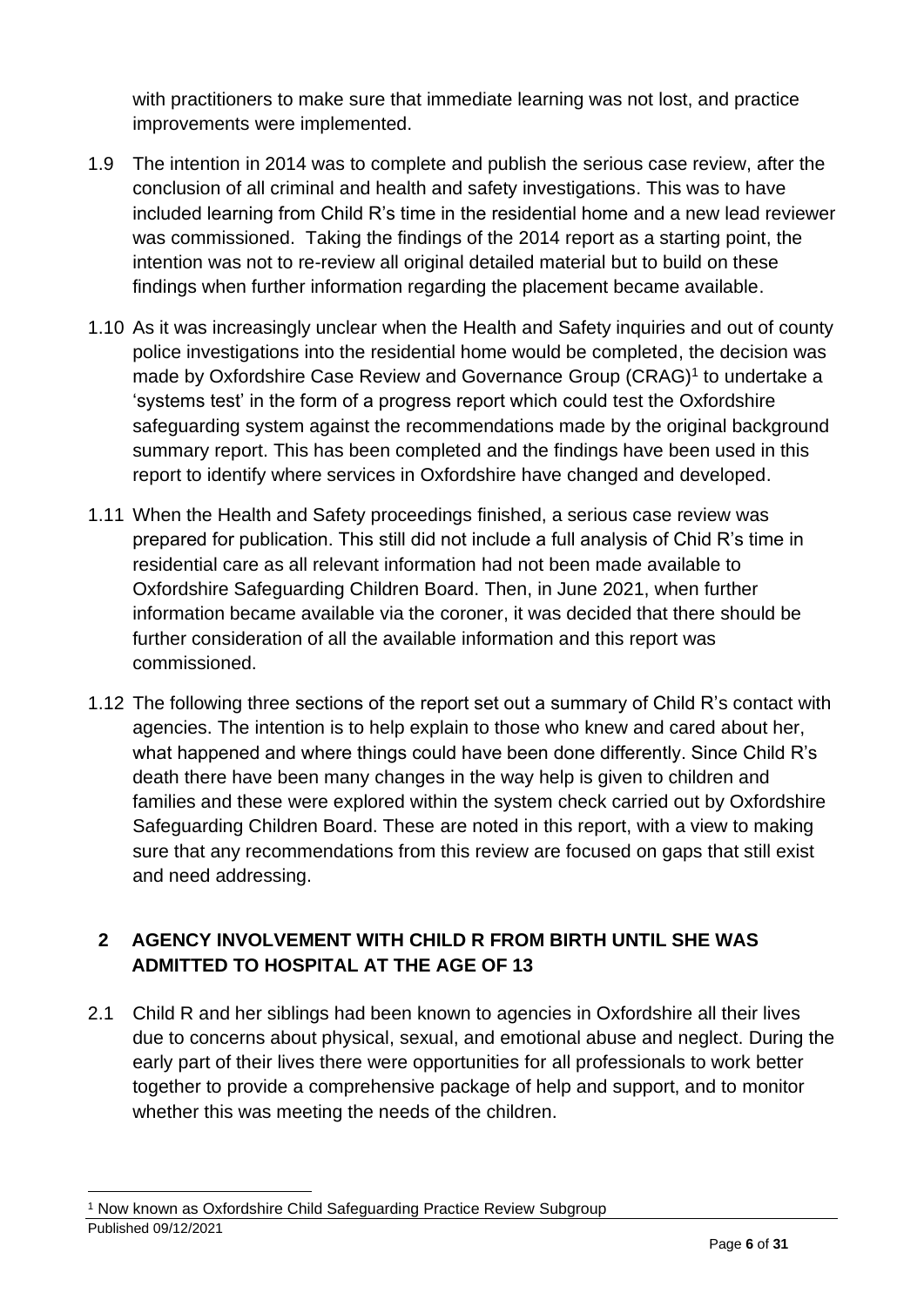The overall finding from the system test that concluded in 2020 is that it is now much more likely that there would have been a coordinated approach at an early stage when the difficulties in Child R's family came to light. There is a remaining challenge in developing confidence amongst all relevant practitioners to carry out early help assessments and ask the questions that will help understand the child's needs within their family context. This is acknowledged within Oxfordshire and actively being worked on to make sure that children with complex needs are identified early enough and the right help is given. Schools and health practitioners are recognised as an essential part of this system in relation to identification of need and intervention at this early help stage.

- 2.2 When the risks to the children's physical and emotional development were recognised, all the children became subject to child protection plans and subsequently Children's Social Care instigated care proceedings. Interim Care Orders were made in March 2005 and the children placed in foster care. The two youngest siblings were then returned to their parent's care, followed a month later by Child R and her sisters. Child R's return home was because of a recommendation by the Children's Guardian that all children should be returned home with a support package. In May 2005 care proceedings continued, the parents were no longer accepting the support package and there were escalating concerns about the care of the children. The Final Hearing took place in May 2006 and the court agreed with the recommendation of the Children's Guardian for a Supervision Order with directions for the parents to engage with support services.
- 2.3 By the end of the Supervision Order, concerns about the children in the family continued and the children remained on child protection plans until July 2008.
- 2.4 By 2010 Child R's school was describing concerns about her behaviour which was described as chaotic, unsettled, destructive, secretive, with limited concentration skills and a tendency to be bullied and marginalised by her peers. She was noted to be severely distressed, suicidal, frequently running to the school fence next to a railway line. She was referred to CAMHS for an assessment, the outcome of which was that she did not show signs of depression and self-harm, she did not have a diagnosable mental health problem and did not have ADHD. She was not taken to a follow up appointment in October 2010.
- 2.5 In June 2010 Child R's school reported that she had been tying a ligature around her neck and care proceedings started once again in respect of Child R and her siblings. At this stage Child R was living with her father and spending alternate weekends with her mother. In November 2010 the Judge did not agree to hear the case for Interim Care Orders and the Children's Guardian also did not support this approach. Instead, Interim Supervision orders were granted, and social workers continued to work with the family.
- 2.6 When Child R was age 10 (Autumn 2010) she alleged regular sexual abuse by a member of her family. She had told family members then who called uniformed police and Child R repeated her allegations. Child R was interviewed twice on video by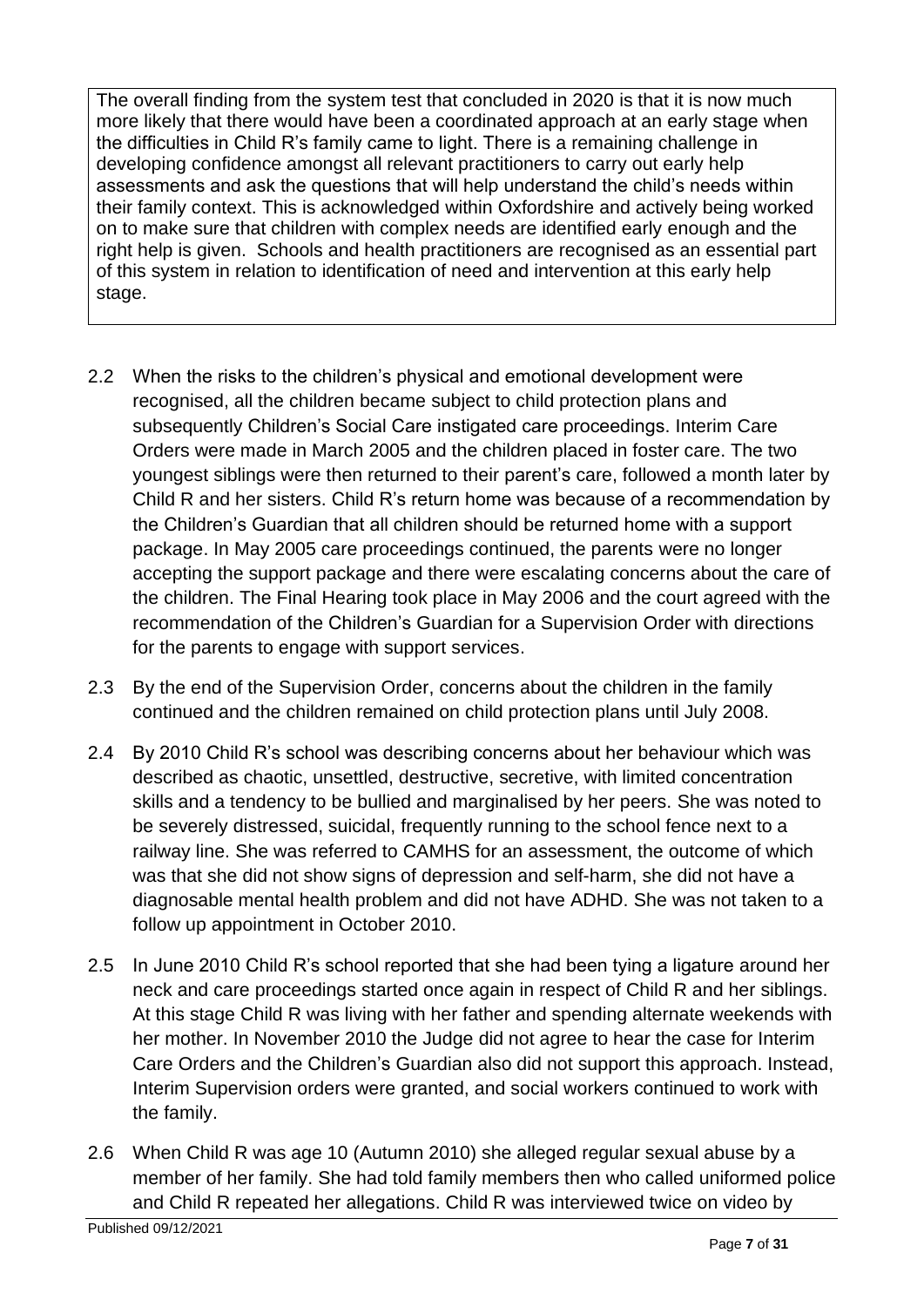specialist police officers, but it was view of the police that it was not possible to pursue a prosecution due to insufficient evidence to give a realistic prospect of conviction. Child R told her social worker that she was worried that the family member would go to prison.

- 2.7 The episode left Child R feeling that she had not been believed and worried that she had not been able to protect her siblings. Children's Social Care decided that although criminal proceedings were not possible, they could pursue Child R's allegations through a Finding of Fact<sup>2</sup> in the family court.
- 2.8 Child R was seen by a CAMHS consultant in April 2011. There was still insufficient evidence to diagnose ADHD and she did not have a diagnosable mental health disorder. However, in view of the concerns about sexual abuse it was recommended that counselling should be provided by the early intervention team. At that time in Oxfordshire there were limited specialist counselling services for a child who had been sexually abused.
- 2.9 It was not until May 2011 that Interim Care Orders were granted by the court and Child R was placed with experienced foster carers. At this stage she had a place at a special school and a comprehensive care package was put in place to support the placement.
- 2.10 The Finding of Fact hearing in June 2011 concluded that Child R had been sexually abused by the family member and had experienced neglect and emotional abuse. As a response to concerns expressed in court CAMHS agreed to become involved again.
- 2.11 Child R was diagnosed and given medication for ADHD from August 2011, and this helped to calm some of her behaviour. Oxfordshire CAMHS considered carefully when might be the best time to offer psychotherapeutic help and regular sessions with a psychotherapist started in November 2011. CAMHS also provided support to the social worker, school and foster carer as her self-harming behaviours and suicidal thoughts were a continual concern.
- 2.12 Full Care Orders were finally granted in February 2012 when Child R was age 12.

During this period Children's Social Care had been working hard to try and keep children in the family safe but the Family Court had not been convinced that there was sufficient evidence to remove the children from their parents. The second set of care proceedings were very protracted, taking seventeen months to reach a conclusion and during this time it was difficult to make long term plans for the children. Practice in legal proceedings has changed greatly since 2010 with the new Public Law Outline, improved assessment frameworks for Children's Guardians within Cafcass, and greater scrutiny of the time taken for legal proceedings to be concluded. Oxfordshire have also developed a tool for assessing neglect. This supports a more focused approach to understanding whether the help

<sup>&</sup>lt;sup>2</sup> If one party makes allegations during family law proceedings and the other party denies the allegations, the judge will consider whether there should be a fact-finding hearing. This is a special hearing which is arranged just to decide whether or not the allegations are true.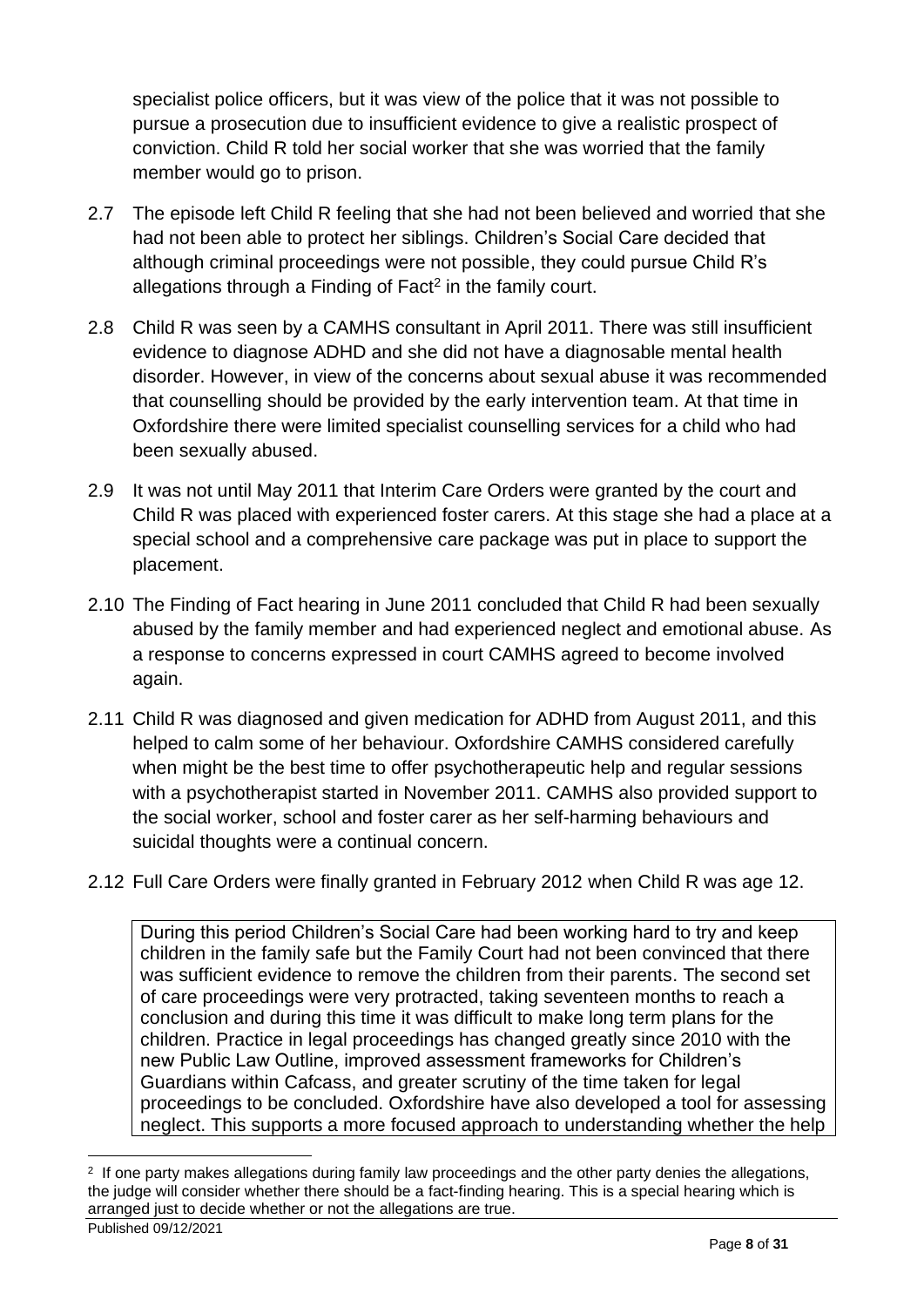given to families is making sufficient difference to children as well as assist the presentation of evidence in court.

The response to Child R when she spoke of being sexually abused by a family member fell short of the standards that would be expected today. The uniformed officer who first spoke to Child R was not sufficiently experienced, there was no contact that evening with Children's Social Care, and there was also no consideration given as to whether an intermediary might have supported Child R to give a full account. The result was she felt guilty and disbelieved.

A more recent investigation into another allegation made by a child within the family has provided an opportunity to understand where practice challenges remain and where improvements can still be made. This more recent investigation avoided the pitfalls of the first with only properly trained specialist detectives carrying out interviews with children. Now, although uniformed officers may have contact with children during the initial response, all new officers in Oxfordshire now spend time with the child abuse investigation team to make sure they fully understand the team's role and the sensitive nature of the investigation process. The way in which strategy meetings are arranged has been changed to facilitate full multi-agency involvement via conference call facilities. The conclusion of the recent investigation was also that no criminal charges could be brought but mindful of past lessons, the police team made sure that the young people concerned received letters assuring them that they had been believed. This is a recent example of good creative practice.

- 2.13 Child R lived with her foster carers from May 2011 through to September 2012. Throughout this time, she developed a strong attachment to her foster mother who is described as becoming skilled at managing Child R's behaviour. This behaviour included aggression, frequent episodes of self-harm, tying ligatures and needing restraint. The plan was for her carers to go forward to the Permanency Panel to be approved as her long-term carers.
- 2.14 During the summer of 2012 Child R's foster mother reported that Child R's behaviour had deteriorated, and social workers were aware that although the plan was that she should remain with the foster carers, this might not be possible, and she may need residential care.
- 2.15 On 9th July 2012 the social worker e-mailed CAMHS expressing concerns about Child R's "relentless" self-harm and frequent need for restraint. The social worker requested a multi-agency risk assessment.
- 2.16 Child R first come to the notice of the Placement Duty Team in Oxfordshire Children's Services when she was discussed at a meeting in August 2012. Those that knew her were worried that her foster placement and school placement were fragile and could come under increasing pressure as she got older. There was then a professionals meeting on 10<sup>th</sup> September 2012 where it was agreed that although her placement was currently stable there should be a "Plan B". The placement team agreed to investigate alternatives such as alternative foster carers or a therapeutic community.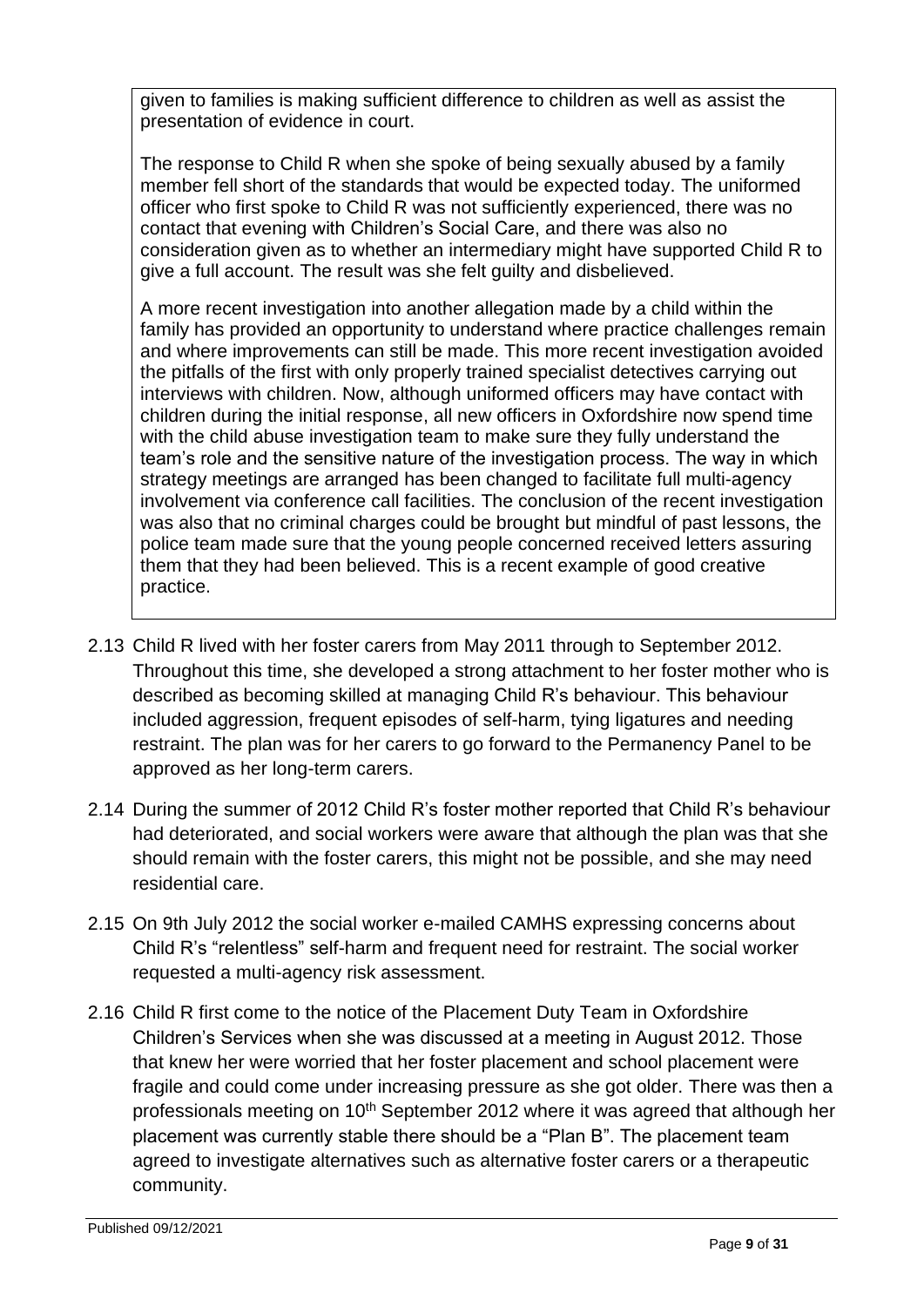- 2.17 The next day Child R took an overdose and was admitted to the paediatric ward at the general hospital for observation and assessment. During this admission she tried to abscond, she attempted to strangle herself with a scarf and cut herself with a broken ring. She was described as agitated and aggressive towards staff who tried to stop her self-harming. There were discussions as to whether she should be admitted to a psychiatric unit.
- 2.18 These discussions between practitioners following Child R's overdose show some disquiet from mental health professionals as to whether admission to a psychiatric unit was the best option. The Consultant at the local unit was reluctant to admit her due to her self-harming behaviour being assessed as behavioural rather than from a mental health disorder and there was a concern that she was too young to be on the unit. However, following discussions with Child R's CAMHS Care Coordinator it was decided that the unit was the most appropriate setting, and she was admitted on  $12<sup>th</sup>$ September with a view to her being there for 4-6 weeks. She was age 13.

The picture during Child R's time in foster care is of carers who were committed to her and a Local Authority who provided a great deal of support aimed at helping Child R to settle within a family placement.

However, although there was CAMHS involvement, there was a delay in Child R being able to access counselling partly because of difficulties in identifying the most appropriate service to provide counselling to children who have experienced sexual abuse. At that time there were few specialist services available but since 2012 there has been considerable work within Oxfordshire developing services for young people who have been sexually abused. The annual review of one therapeutic service noted (in 2017) that statistical analysis had revealed that young people who have completed a course of treatment through their service experienced significantly fewer mental health difficulties, higher levels of protective factors, and there was a better understanding of risks and vulnerability within the system.

#### <span id="page-9-0"></span>**3 CHILD R'S TIME IN HOSPITAL AND PLANNING FOR HER RESIDENTIAL PLACEMENT**

- 3.1 It became clear that Child R could not return to her foster carers unless, and until, her mental health improved, and her behaviour was stabilised.
- 3.2 Throughout the six weeks that Child R spent on the unit she made repeated attempts to self-harm, tie ligatures and needed to be restrained on numerous occasions for her own safety. When she refused to take her medication, this would be administered via injection. She was on level 3 (within evesight) observations. The policy requires that *patients subject to level 3 observations are kept within sight at all times by day and by night and any tools or instruments that could be used to harm self or others should*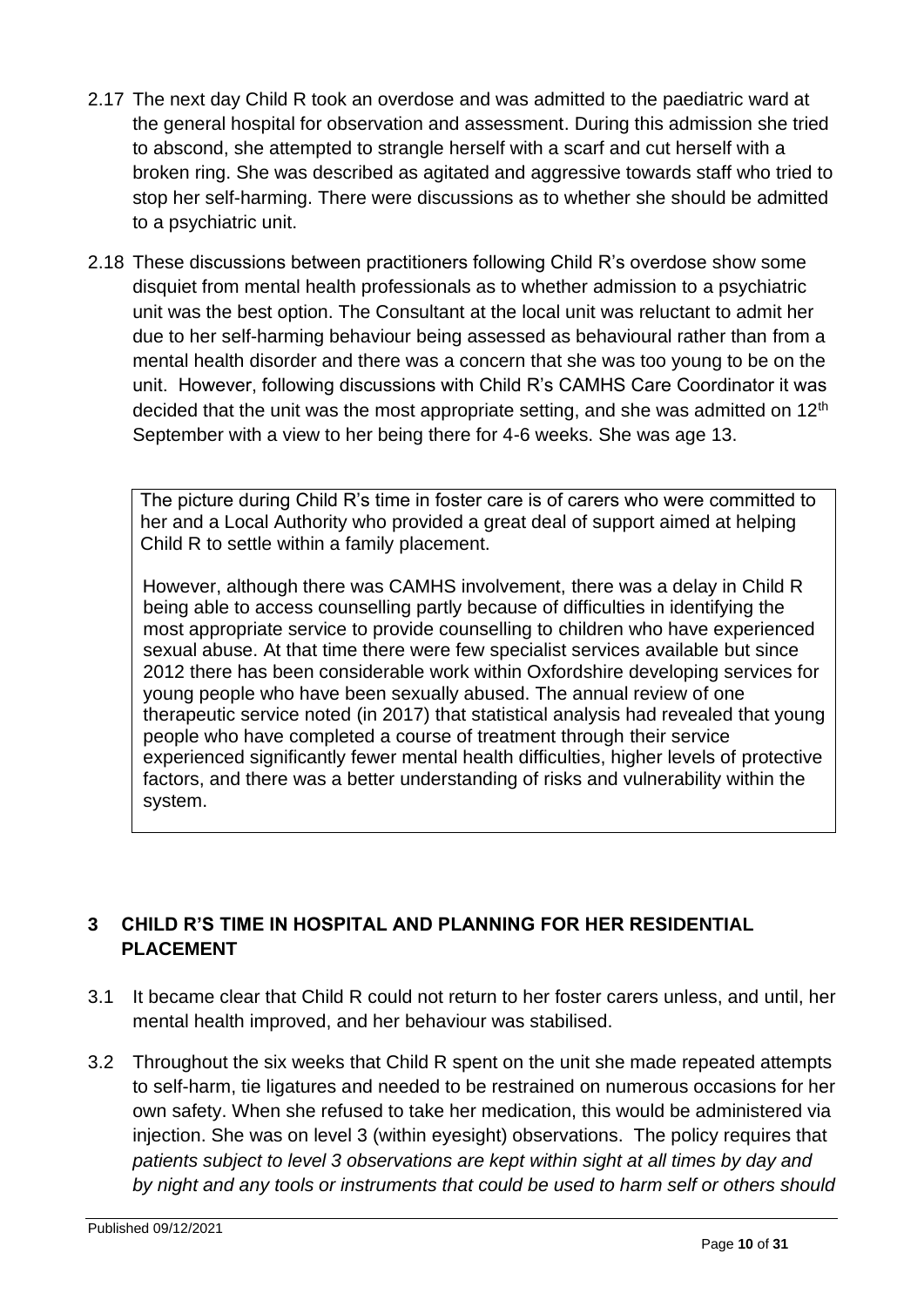*be removed. It may be necessary to search the patient and their belongings whilst having due regard to their legal rights.*

- 3.3 Child R was sectioned under the Mental Health Act Section 2 for her own safety.
- 3.4 Her social worker referred her to the Complex Case Panel, and she was then discussed at the Placement and Commissioning Panel - a multi-agency panel which was chaired by a Health representative. The view of Child R's medical team was that for Child R to re integrate back into family life she *needed a period of therapeutic intervention to help her rebuild trusting relationships and make sense of her abusive relationships.<sup>3</sup>* The original intention was to find a placement as close to home as possible and various options began to be explored.
- 3.5 Records show that from the start, the opinion of all professionals was that Child R should not remain in the psychiatric unit for too long.
- 3.6 By 3rd October 2012, social work records show that of the residential homes being considered, Provider X, that ran the out of county home where Child R eventually was placed was the preferred option. Reasons for this included:
	- $\triangleright$  The option closest to home used a therapeutic group work model which was not suitable for Child R.
	- ➢ Another option specialising in young people with mental health difficulties had not been used by Oxfordshire health or social care before and was therefore untested as a provider.
	- $\triangleright$  The preferred provider was known to both the treating psychiatrist and Children's Social Care who had another young person placed with them.
- 3.7 On 3<sup>rd</sup> October Child R's social worker forwarded a referral to Provider X with various documents giving details of Child R's background. Following receipt of this referral Provider X had internal discussions about Child R's needs and how these might best be met within their group of homes. Initial thoughts were that if an immediate placement with 2:1 care was needed, placement at their crisis and emergency home might be the best option whilst other plans were put in place. Another option, which took account of other young people already in the homes, was the home where Child R was placed.
- 3.8 The referral information was also forwarded to three of Provider X's therapists for consideration and one therapist expressed an interest in working with Child R. This therapist noted that in Oxfordshire Child R was working with Child and Adolescent Psychotherapist like herself so that she could offer continuity of approach. There were some changing views at this stage of what therapy Child R might need as the notes of the CPA meeting held on  $8<sup>th</sup>$  October (see below) refer to psychotherapy being discontinued as it caused Child R distress and she could not manage it. The provider's therapist suggested that she could offer Child R Cognitive Behavioural Therapy and Eye Movement Desensitisation and Reprocessing for Child R's

Published 09/12/2021 <sup>3</sup> Oxford Health NHS Trust Individual Management Review.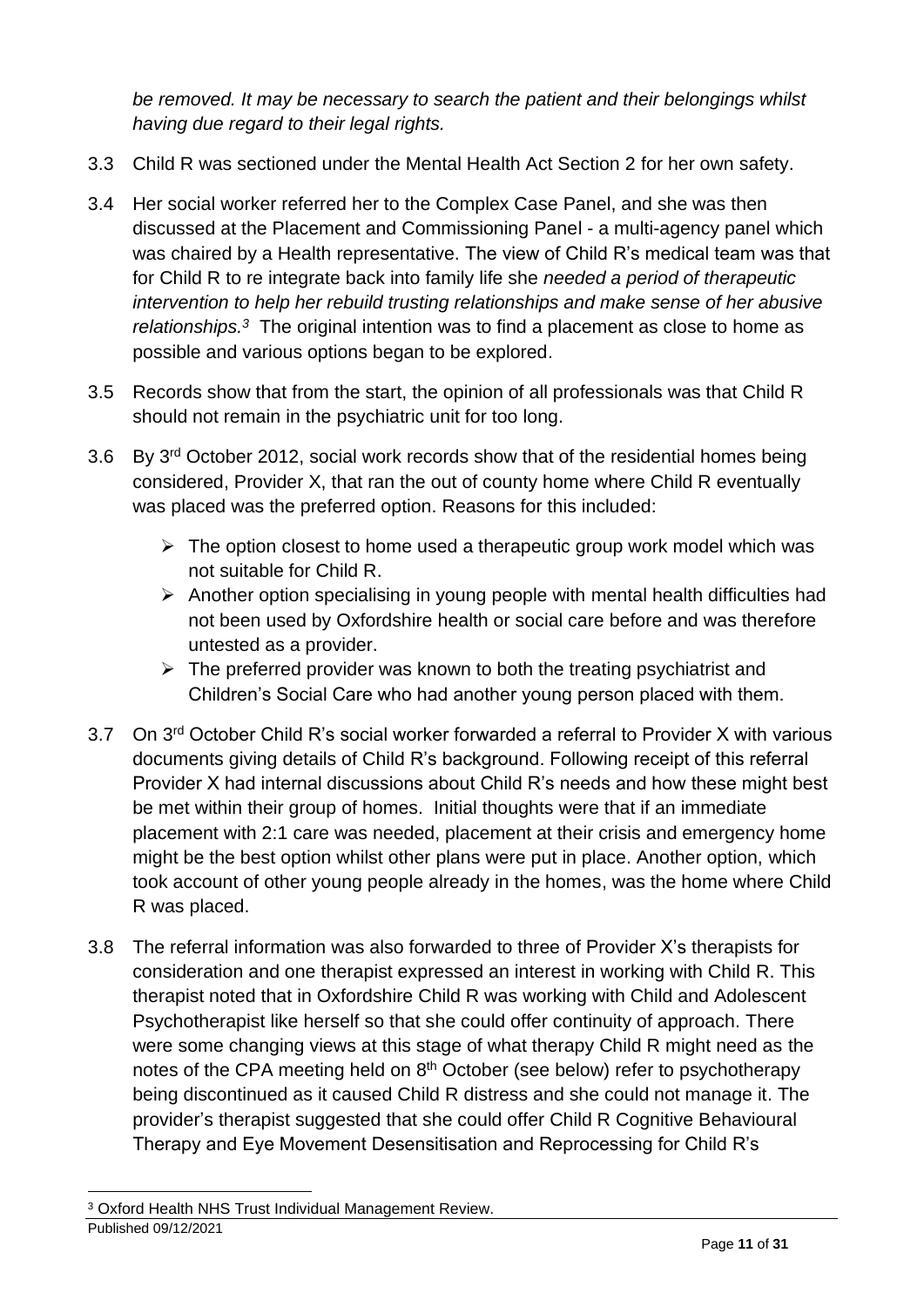suspected PTSD. The provider's individual management review notes that within the paperwork there was lack of clarity as to whether PTSD had been diagnosed with the discharge summary suggesting a diagnosis and another document saying that Child R had PTSD "type symptoms" but this could not be formally diagnosed.

- 3.9 At a professionals meeting on  $8<sup>th</sup>$  October attended by representatives from the psychiatric unit, Children's Social Care, Child R's school and foster carer five possible placements were discussed, and Provider X was confirmed as the preferred provider. At this stage it was not known exactly where Child R would be placed as there were various homes run by the provider concerned. The Oxford Health notes record that Child R should not be told of the plans until an exact assessment date had been agreed
- 3.10 However, at a CPA review held on the ward later the same day which included Child R, the plan was explained to Child R including the intention that she would have contact with her family and the foster carer. It was also explained that Child R's social worker would arrange for staff from the residential provider to visit Child R in hospital.
- 3.11 The records show that at this stage funding for the placement had not been finally agreed and there were some tense e-mails between Children's Services and Health colleagues as well as subsequent challenge from Education about whether Provider X was the best option. There was also considerable pressure from the ward to arrange a move as soon as possible as it was recognised that a psychiatric unit was not an appropriate placement for her.
- 3.12 A continuing health care assessment was carried out by Oxford Health on  $10<sup>th</sup>$ October 2012. This assessment is required in situations where Health will be contributing to the costs of a placement to determine whether the criteria for a high intervention therapeutic provision are met. The assessment was based on the nursing assessment at the psychiatric unit as well as further information provided by Child R's social worker and school. The assessment had a point scoring system which gave Child R 261 points indicating a high level of health need. Consequently, Oxford Health agreed to meet 50% of the costs of a "therapeutic placement". Consent was therefore given for the placement with Provider X to be pursued.
- 3.13 Following further discussions about Child R's likely discharge date, Provider X concluded that direct admission to one of their long-term homes would be most appropriate.
- 3.14 The final decision on the placement was deferred until the Placement and Commissioning meeting on 23rd October. One of the reasons for the delay was the need for an outstanding report on Child R's therapeutic needs. Education had also not given their final consent to the placement. Provider X agreed to keep the placement open and to attend a planning meeting on 24<sup>th</sup> October if required.
- 3.15 On 23<sup>rd</sup> October the Placement and Commissioning Panel agreed funding for Child R at Provider X. Their records are unclear whether a formal report outlining Child R's therapeutic needs was received from the treating consultant. It is also not clear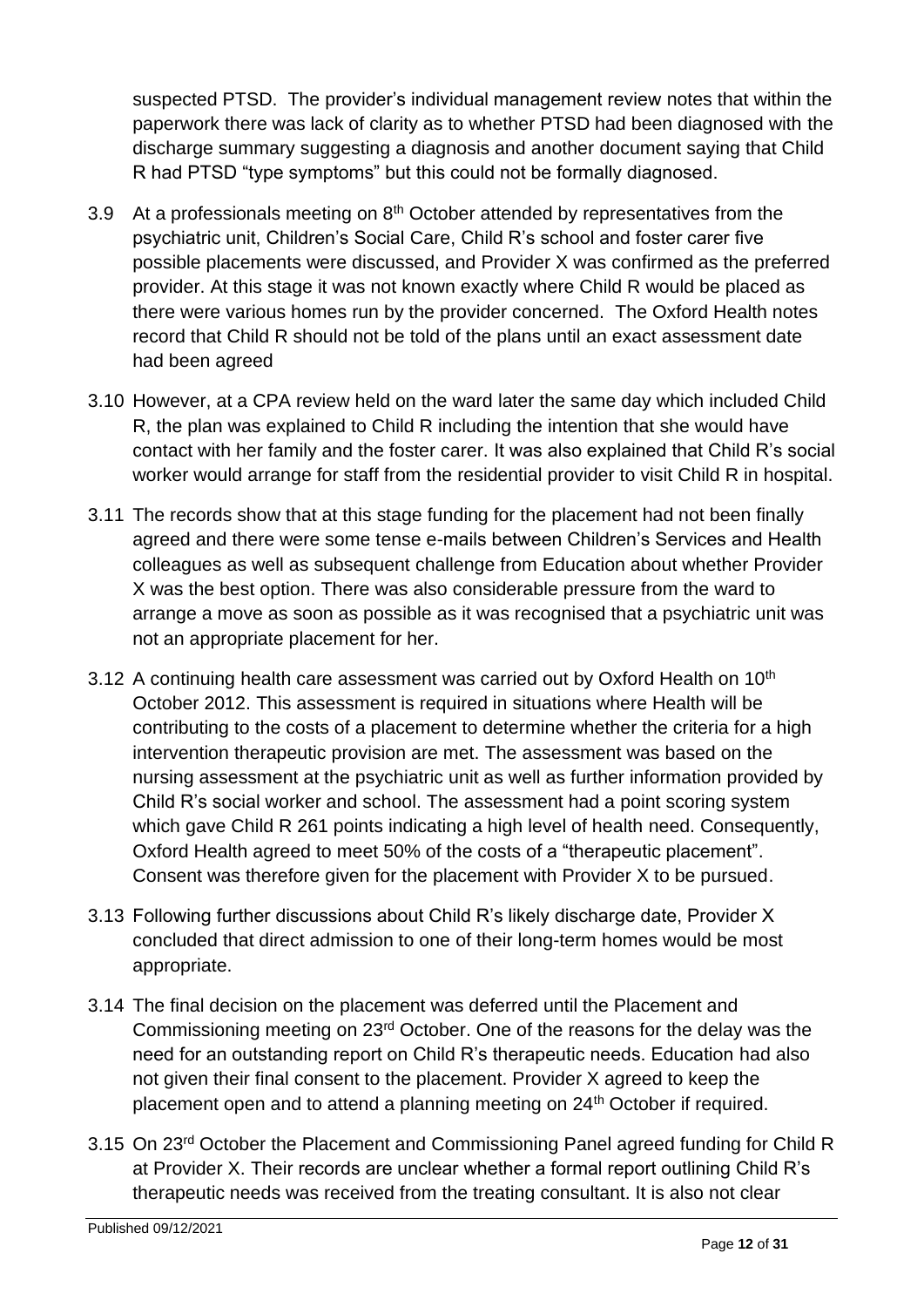whether there was discussion about the decision to offer Child R a place at the out of county home. The Statement of Purpose does sit in Child R's records in Oxfordshire but there is nothing in the notes to suggest that the extent to which this specific home was appropriate for her needs was discussed. Risk assessments within the home relevant to young people who self-harm are also not referred to. This issue is discussed further below.

- 3.16 A planning and Child in Care review meeting took place at the psychiatric unit on 24<sup>th</sup> October 2012. This included the manager of the out of county home and provided an opportunity to discuss Child R's specific needs. It was noted that Child R found restraint by male staff difficult, and the proposed home had predominantly male staff. The plan was to seek to build up safe and secure relationships with a consistent staff base. This issue is discussed further in Finding Three. Child R's use of ligatures was described by her psychiatrist as 90% behavioural and 10% what she is experiencing at the time and was a way in which she could communicate how she was feeling.
- 3.17 Provider X asked for additional funding to support 2:1 care and the social work team manager undertook to request this. Issues relating to the various interpretations of 2:1 care are explored in Finding 2.
- 3.18 The Placement Plan that followed from this meeting noted that the aim was for Child R to move to family-based placement within 9-12 months. The plan discussed therapy and other outcomes, such as engagement in education, in general terms but did not:
	- $\triangleright$  Specify expectations regarding the input from the therapist and how this would be monitored by CAMHS within the context of an overall plan to meet Child R's mental health needs.
	- $\triangleright$  Specify expectations regarding 2:1 care and night-time supervision.
- 3.19 The discharge summary from the psychiatric unit included an expectation that Child R would be seen by an Oxfordshire consultant from Community CAMHS within seven days and a telephone call took place between the psychiatrist and the manager at the out of county home on the day that Child R was discharged from hospital.

From the time Child R was admitted to hospital it became clear that she would not be able to return to a family setting until her mental health improved. Staff felt that her behaviours were consistent with Post Traumatic Stress Disorder (PTSD) because of the abuse she experienced. It is also significant that her self-harming behaviours were described as 10% linked to dissociative behaviours resulting from past trauma and 90% linked to help seeking behaviour. It seems that the plans for Child R going forward into residential care were based on the 90% with little attention given to risks of harm including completed suicide associated with the 10%.

Her foster carers remained involved in planning for her, and the hope was she would eventually be able to return to their care. There is evidence of good joint work between the whole professional team in considering her needs and there were detailed discussions about which residential placement should be chosen for Child R.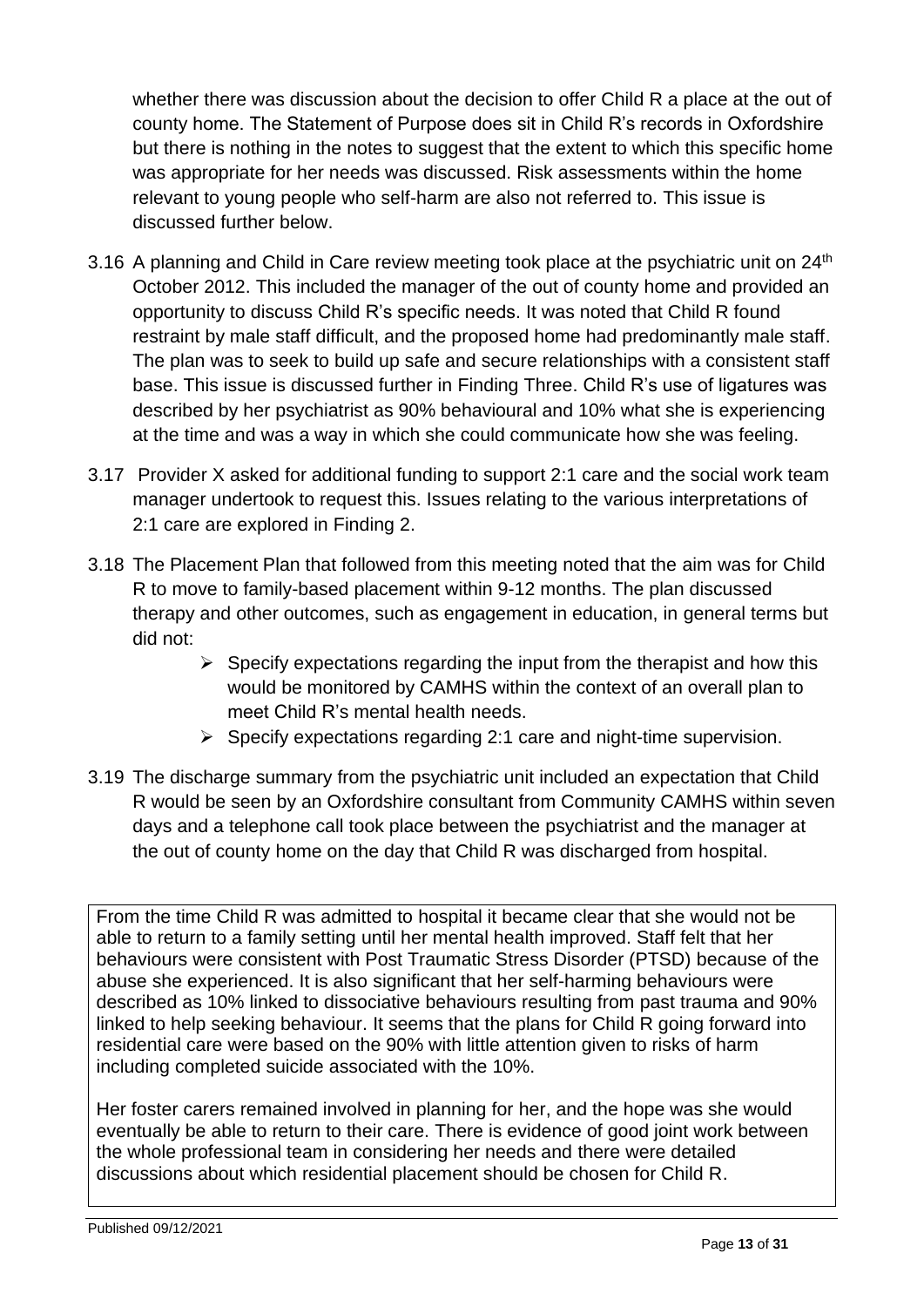Several placements were considered, careful consideration was given to her needs and initially the aim had been to keep her as close to Oxfordshire as possible, but placement choice is limited and due to the complexity of her needs, it became clear that a move further away from Oxfordshire would be needed. The process of agreement for joint funding and specific issues relating to placement commissioning and monitoring are explored in Finding Two, but the eventual decision to choose Provider X seems to have been driven by a positive experience of the company by her treating psychiatrist, as well as Children's Social Care also working successfully with them in the recent past. The decision as to which specific home was used was driven by the provider rather than practitioners working with Child R. The Statement of Purpose for both the overall company and the specific home are within Children's Services records. These show that although generally offering a therapeutic approach, the out of county residential home where Child R lived specialised in young people with psychosexual problems and sexually harmful behaviour. There is no mention of work with self-harm, suicidal ideation or mental health issues. In fact, the Statement of Purpose specifically *excludes*  accepting referrals for young people with a diagnosed mental illness. This should have given commissioners an idea of the skill set of the staff and prompted further discussion as to whether this was a suitable fit for Child R. Whilst it could be argued that Child R did not have a diagnosed mental illness, she had been detained in hospital under a mental health section and part of her treatment had included taking antipsychotic medication.

An additional issue was that the chosen home had predominantly male staff and it was known that Child R found restraint by male staff difficult. There was insufficient in-depth exploration of this issue with it too readily being agreed that developing positive trusting relationships would be sufficient.

There was careful consideration, and discussion with Child R about contact arrangements when she moved, and planning included a visit from the home's manager to the hospital. However, the placement plan was not specific about important elements of her care including expected input from her therapist and expectations about waking night cover.

It was positive that Oxfordshire CAMHS agreed to maintain responsibility for Child R's care but exactly how this was to work, lines of accountability regarding therapy and the interface with local CAMHS provision at times of crisis should have been clearly specified from the start. At Child R's last CPA meeting in hospital medication was noted to be working well but although the home was clear that they would not force Child R to take medication (as had been the case in hospital) there is nothing in the discharge or placement plan describing the potential consequences of her not taking medication and whether CAMHS advice should be sought in this instance.

#### <span id="page-13-0"></span>**4 CHILD R'S TIME IN THE OUT OF COUNTY RESIDENTIAL HOME**

4.1 Child R moved to the out of county children's home on 26<sup>th</sup> October 2012 and the residential home pre-admission risk assessment identified Child R's history of risktaking behaviour including self-harm cutting and ligatures.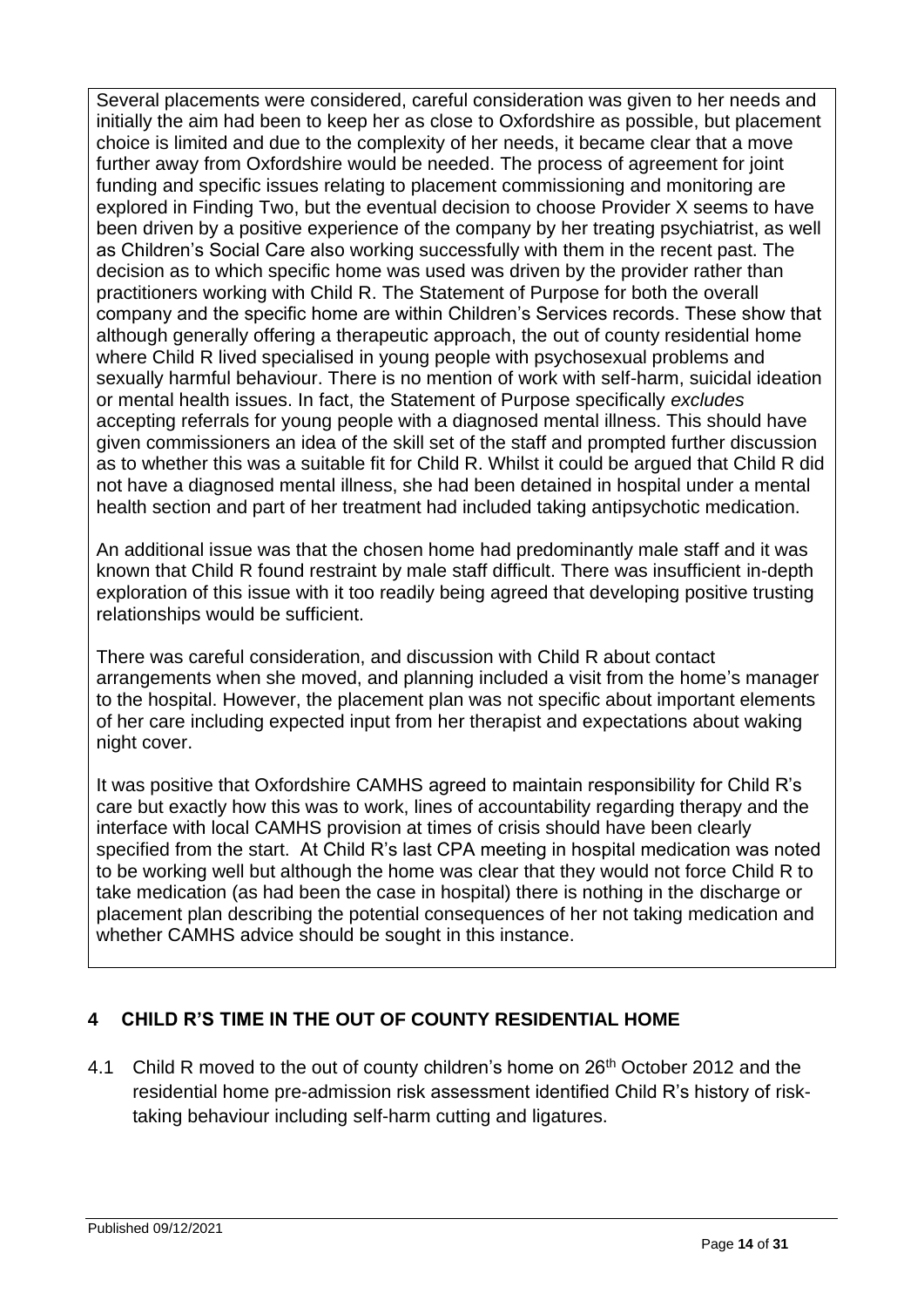- 4.2 The bedroom risk assessment and ligature risk assessment prepared the day before admission (25th October 2012), included:
	- $\triangleright$  Child R's bedroom to be kept very basic until after the initial assessment period.
	- ➢ Nightwear to be handed to her at bedtime and day clothes removed. No clothing with ties and bandages to be used.
	- $\triangleright$  The door to be left open when using the room before bedtime and staff to assess the need for regular checks through the night due to Child R's mood or behaviour.
- 4.3 The Care Planning, Placement and Case Review statutory guidance and the associated regulations<sup>4</sup>, place a duty on local authorities to notify other local authorities if they place a child in care within their area. It also requires children's homes to notify their host local authority when a child is placed with them by another authority. In respect of Child R, Oxfordshire sent the appropriate notification to the local authority in the area where the home was situated, and the home notified local organisations on 26<sup>th</sup> October. They also made sure that Child R registered with the local GP on 29<sup>th</sup> October.
- 4.4 There had been no prior notification to the local health team for Children in Care. They would have ensured that the child's health file followed, and any outstanding health needs could be identified. The first time that the local team were aware was on 9<sup>th</sup> November 2012 when they received a request from Oxfordshire health for completion of a Child in Care Review health assessment by 14<sup>th</sup> December 2012. This assessment did take place but there is no evidence in the Oxfordshire health records as to who was taking responsibility for coordinating Child R's health plan.
- 4.5 The Oxfordshire CAMHS consultant visited Child R in the home a week after her admission and had weekly conversations with the care home manager. However, initial liaison between Oxfordshire CAMHS and the local CAMHS was not smooth. The first contact was by phone call from Oxfordshire, who were then asked to submit a written referral. This was sent on  $12<sup>th</sup>$  November, but it had the wrong date of birth which made Child R an adult. The local CAMHS planned to send the referral to adult mental health services but did not do so. This meant that when Child R first needed to be seen by the local CAMHS team at a point of crisis, they had no background information.
- 4.6 The records indicate that staff at the home were quick to establish a set routine for Child R and staff used firm and clear statements to direct her away from certain types of behaviour and that more often than not she respected those boundaries. Daily reports from the home show that she enjoyed a range of activities, shopping trips, cinema visits, trips to the beach, art and craft activities and activities and learning provided at school.

<sup>4</sup>

https://assets.publishing.service.gov.uk/government/uploads/system/uploads/attachment\_data/file/1000549/ The\_Children\_Act\_1989\_guidance\_and\_regulations\_Volume\_2\_care\_planning\_\_placement\_and\_case\_revi ew.pdf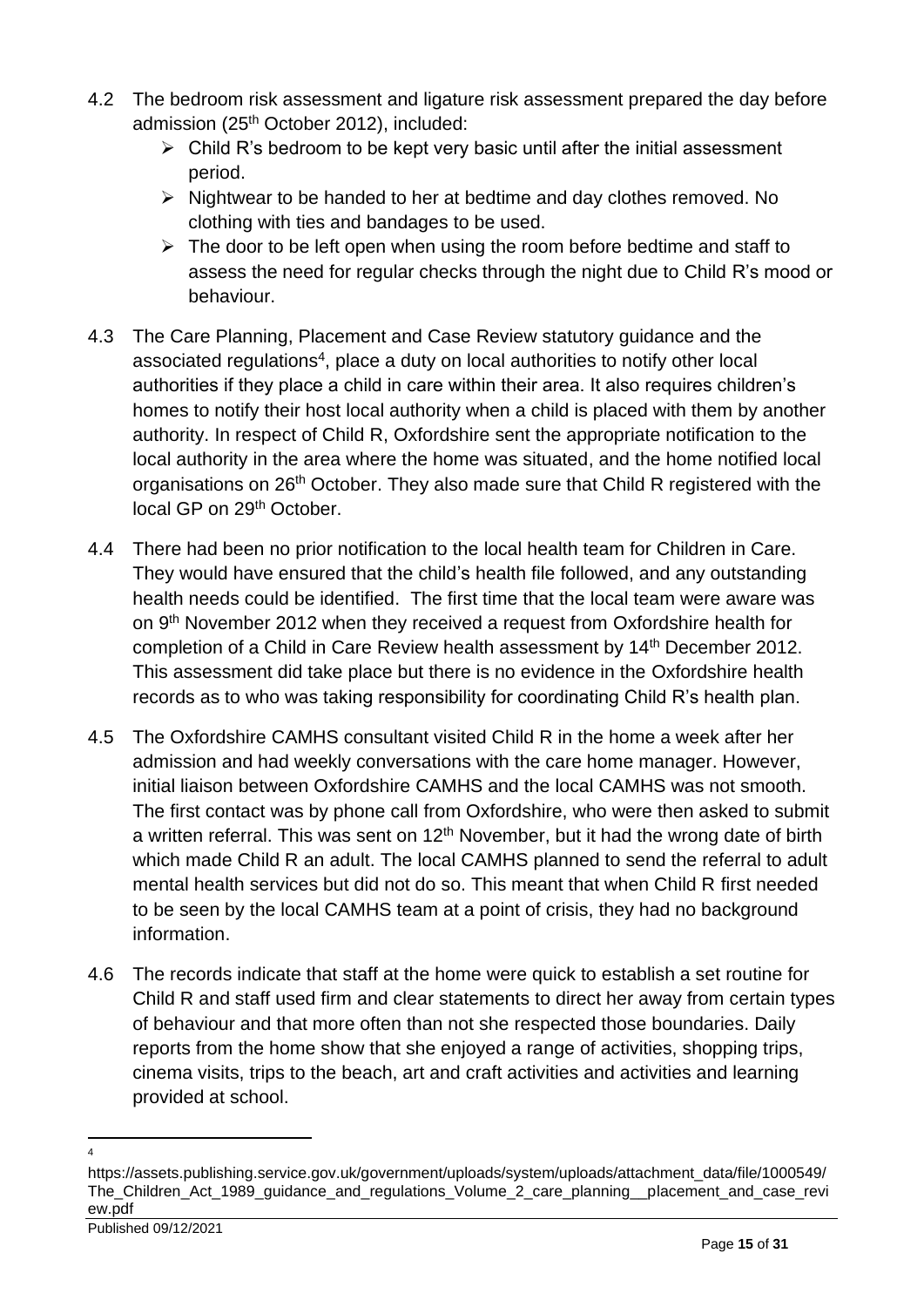4.7 However, Child R remained a very troubled young person and volatile behaviour, self-harm, tying ligatures and refusal to take medication were frequent occurrences. For example, between 28<sup>th</sup> October and 11<sup>th</sup> December 2012 the records show the following incidents.

| <b>Date</b> | <b>Incident</b>                                                                                                           |
|-------------|---------------------------------------------------------------------------------------------------------------------------|
|             |                                                                                                                           |
| 28.10.12    | Scratches/ligature with pyjamas                                                                                           |
| 30.10.12    | <b>Refused medication</b>                                                                                                 |
| 31.10.12    | Scratches/ligature with cardigan/ligature with pillowcase/ligature with<br>shower pipe/ligature with tea towel. Restraint |
| 1.11.12     | Scratching/ligature with jumper                                                                                           |
| 6.11.12     | Escalating behaviour including attempted ligature with jumper.<br>Restraint.                                              |
| 9.11.12     | Refusing medication (medication found in her bedroom                                                                      |
|             | drawers/escalating behaviour/Restraint x2                                                                                 |
| 10.11.12    | Hiding medication/Clothing bedding and furniture as ligatures.                                                            |
|             | Restraint.                                                                                                                |
| 12.11.12    | Hiding medication                                                                                                         |
| 19.11.12    | Self-harm through scratching                                                                                              |
| 30.11.12    | Self-harm through scratching                                                                                              |
| 3.12.12     | Self-harm through cutting                                                                                                 |
| 5.12.12     | Self-harm through headbanging and punching glass door                                                                     |
| 7.12.12     | Hitting kitchen cupboards and microwave                                                                                   |
| 9.12.12     | Self-harm though cutting and ligature with pyjama bottoms                                                                 |
| 10.12.12    | Self-harm through scratching and ligature with jacket and shower in                                                       |
|             | her bathroom                                                                                                              |
| 11.12.12    | Self-harm through scratching and ligature with hoover cable.                                                              |

- 4.8 On each occasion the appropriate documents were completed, and the Oxfordshire social worker was made aware. What is less clear is whether this level of detail was available to the CAMHS consultant in Oxfordshire who maintained responsibility for her care. There is evidence of regular telephone discussions between the home and the consultant which focused generally on her behaviour and any changes needed to her medication, but there was no formal process for notifying CAMHS of specific incidents.
- 4.9 Throughout this period Child R had yet to meet her local therapist. The reason cited at the Child in Care review in November 2012 was that therapy was not possible due to her behaviours and the therapist was to liaise with the therapist at Oxfordshire CAMHS. There is then evidence of a meeting between the two therapists on 19<sup>th</sup> November 2012. A therapy session planned for 9<sup>th</sup> December was then postponed and the first session took place on 14<sup>th</sup> January 2013.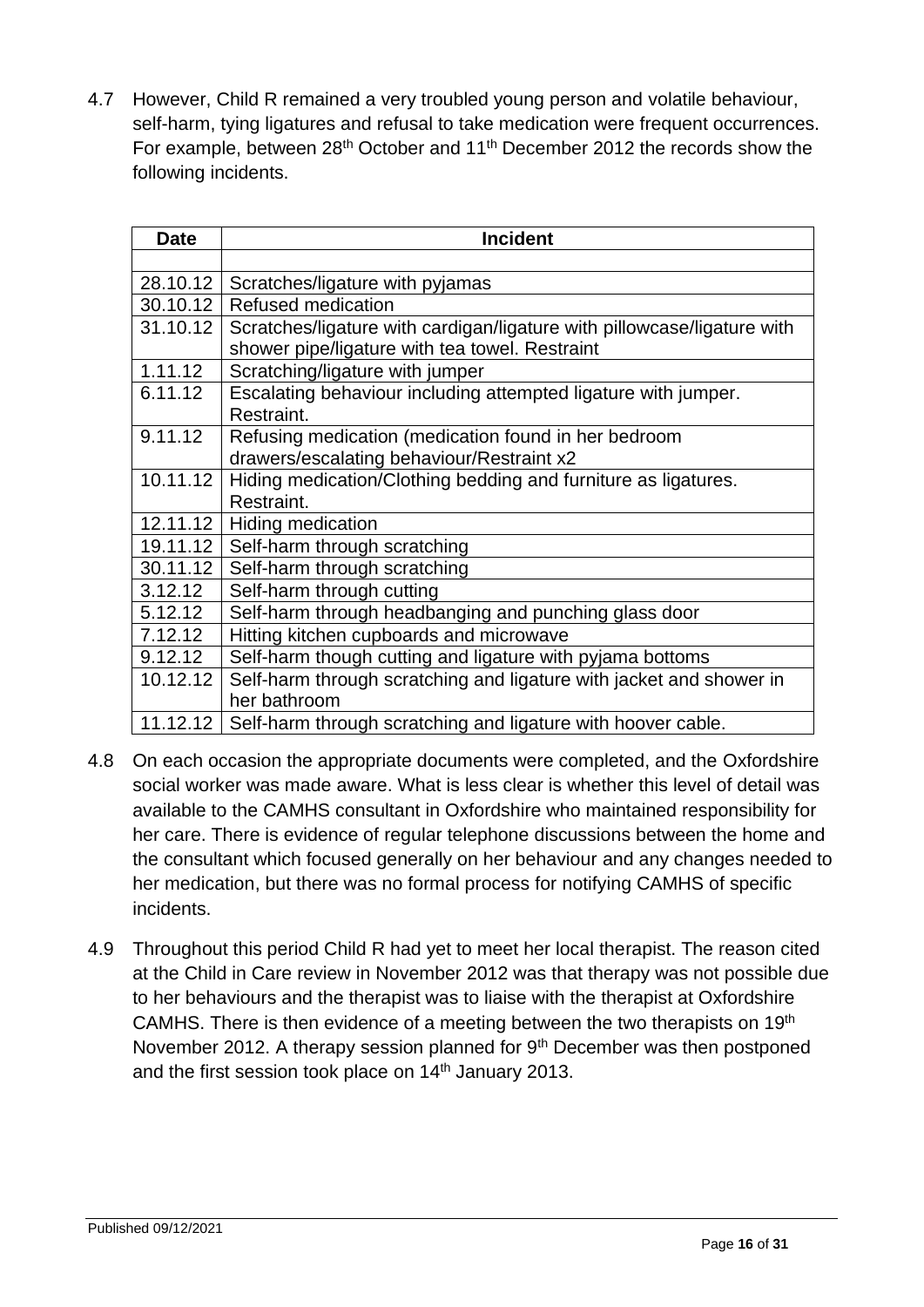- 4.10 The November Child in Care review noted that Child R would need continued 2:1 staffing. This was agreed by Health and Social Care but a senior manager within Children's Social Care asked the Independent Reviewing Officer to explain what steps were being taken to reduce Child R's behaviours and requiring that any additional staff members were female.
- 4.11 On 12th December 2012, Child R was taken to the local hospital having swallowed glass. The Oxfordshire Children's Social Care records note that this episode was precipitated by an arrangement for Child R to have contact with her siblings and her mother. Due to the subsequent events, Child R was deemed too vulnerable for the visit to take place.
- 4.12 A Child in Need referral was made to the local Children's Services by the Emergency Department. She was admitted to the paediatric ward, discharged the next day but readmitted four hours after discharged having swallowed a further glass fragment. She was seen by the local CAMHS team on the paediatric ward and a further CAMHS assessment and review took place on the ward on 17th December. The Oxfordshire social worker joined the review later. The probability of self-harm was recorded as high and 2:1 supervision was noted to be a risk reducing factor.<sup>5</sup>
- 4.13 Child R's social worker returned with her to the residential home and her bedroom had been cleared as agreed and only contained a mattress. Child R told her social worker that she had wanted to see her family but liked it at the residential home and she would "shoot her" if she tried to move her.
- 4.14 There was then a discussion between CAMHS consultants locally and in Oxfordshire and a further self-harm review by the local clinical psychologist on 20th December. It was now clearly agreed that serious incidents should be referred to the local CAMHS, but ongoing care would be Oxfordshire CAMHS.
- 4.15 A further hospital stay took place on 29<sup>th</sup> December after Child R was taken to the Emergency Department having cut herself on the elbow. The Emergency Department decision was that a full mental health assessment should take place and she was admitted to the paediatric ward. She was assessed by the local CAMHS clinical psychologist and in discussion with staff from the home the risk assessment was updated and agreed. This included reinstating daily searches of her bedroom. This risk assessment was faxed to Oxfordshire CAMHS by the clinical psychologist. There was a telephone discussion between the two CAMHS teams and it was agreed that Child R's records should be "red flagged" to avoid any further admissions to the paediatric ward following another episode of self-harm.
- 4.16 The next day there was a further telephone conversation between the local and Oxfordshire CAMHS consultants to clarify that the residential home should first contact Oxfordshire CAMHS for advice about Child R and the role of the local CAMHS would be confined to emergency assessments. There was also a telephone

<sup>5</sup> The Wales Applied Risk Research – WARRN- network risk formulation was used and the Pierce Suicide Intent Score Scale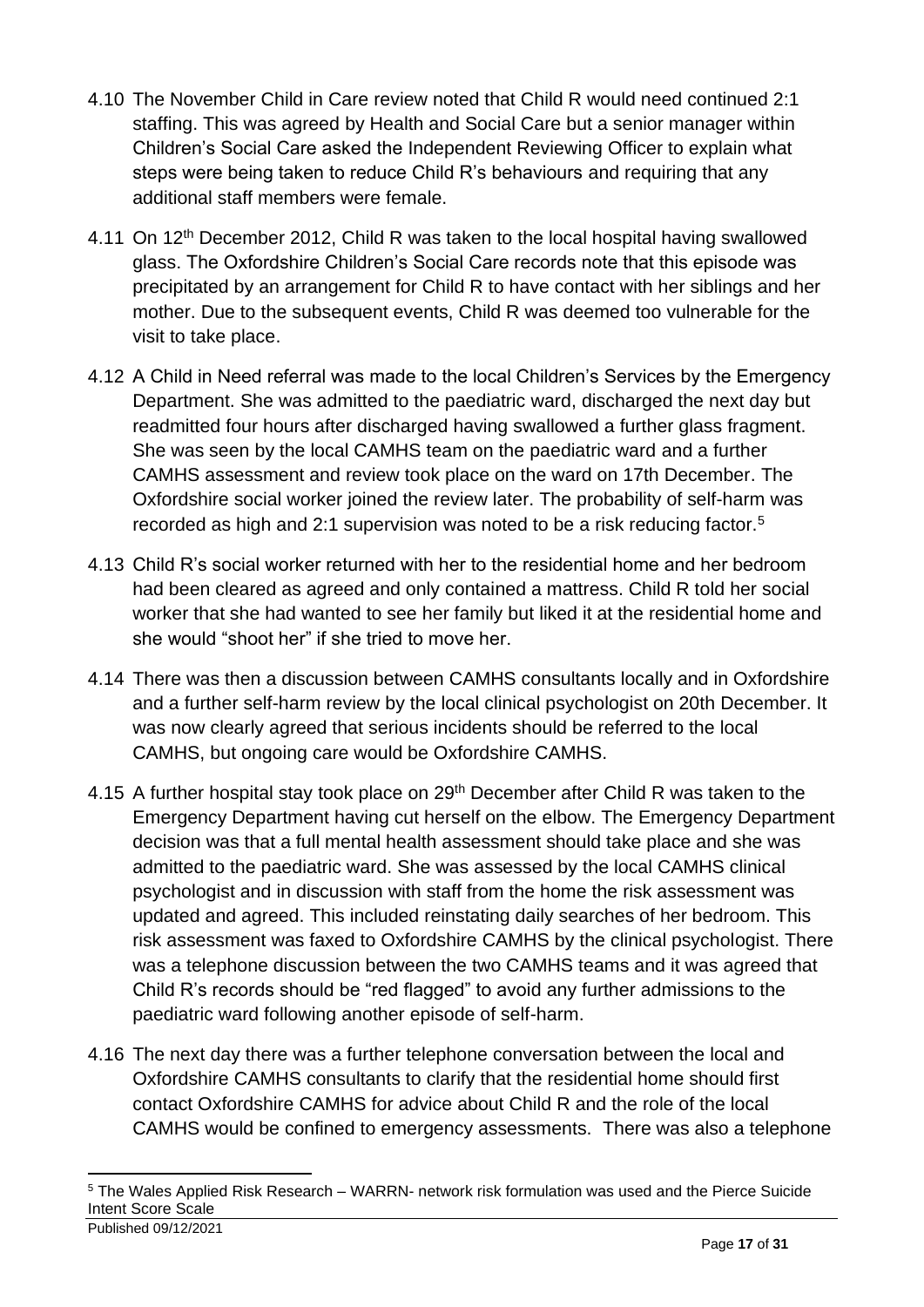conversation between the clinical psychologist and Child R's social worker to explain the red flag agreement, as the last admission to the ward was not necessary or helpful. The social worker asked whether someone from the local CAMHS could attend the Child in care review on 29<sup>th</sup> January. The local CAMHS decision was to ask for minutes of this meeting.

4.17 There continued to be incidents during the early part of January with a more settled period during the latter half of the month although it is notable that on the 26<sup>th</sup>January Child R told staff that she was "going mad" and was "hearing voices". There is no indication within the records that this was discussed further within the staff team, including whether advice should be sought from mental health professional. Incidents during January and the first week of February include:

|        | 1.1.13   Escalating behaviour self-harm though head banging and punching. |
|--------|---------------------------------------------------------------------------|
|        | Restraint.                                                                |
|        | 4.1.13   Found with piece of glass                                        |
| 7.1.13 | Attempted to break window with toilet cistern.                            |
| 8.1.13 | Escalating behaviour and tied jeans around her neck.                      |
|        | 9.1.13   Found with small piece of glass.                                 |
| 1.2.13 | Self-harm with glass                                                      |
|        | 5.2.13   Punched wall                                                     |
| 6.2.13 | Escalating behaviour/self-harm. Restrained 9 times.                       |
|        | 7.2.13 Punching window to break glass. Restraint.                         |
|        |                                                                           |

- 4.18 On 21<sup>st</sup> February, the residential home manager notified the social worker via e-mail that a young person had died in a fire in another of their units. It is not clear what the social worker did with this information, and this is discussed further in paragraph 5.19 in relation to the expectations placed on social workers when they receive information such as this.
- 4.19 On 21<sup>st</sup> February the records show that Child R was punching the wall and there was the need for "several restraints". She was again punching walls the next day and used a pillowcase as a ligature.
- 4.20 During the morning of  $24<sup>th</sup>$  February Child R was found in her room with a bed sheet tied around her neck and attached to the wardrobe door; this was removed by staff. Fifteen minutes later she had pulled a curtain rail from the wall to scratch her arms and, after some moments of aggression is described as calm by 11.30am.
- 4.21 The residential home records show that on the early evening of 24<sup>th</sup> February Child R had a heightened level of anxiety but the next morning was reported to be in good spirits. She went shopping and baked a cake before her therapy session.
- 4.22 The therapist attended a team meeting on 26<sup>th</sup> February and a discussion took place about increasing therapy to twice weekly after Easter. Her notes and the sentencing remarks by the Judge in the Health and Safety trial, refer to a conversation with the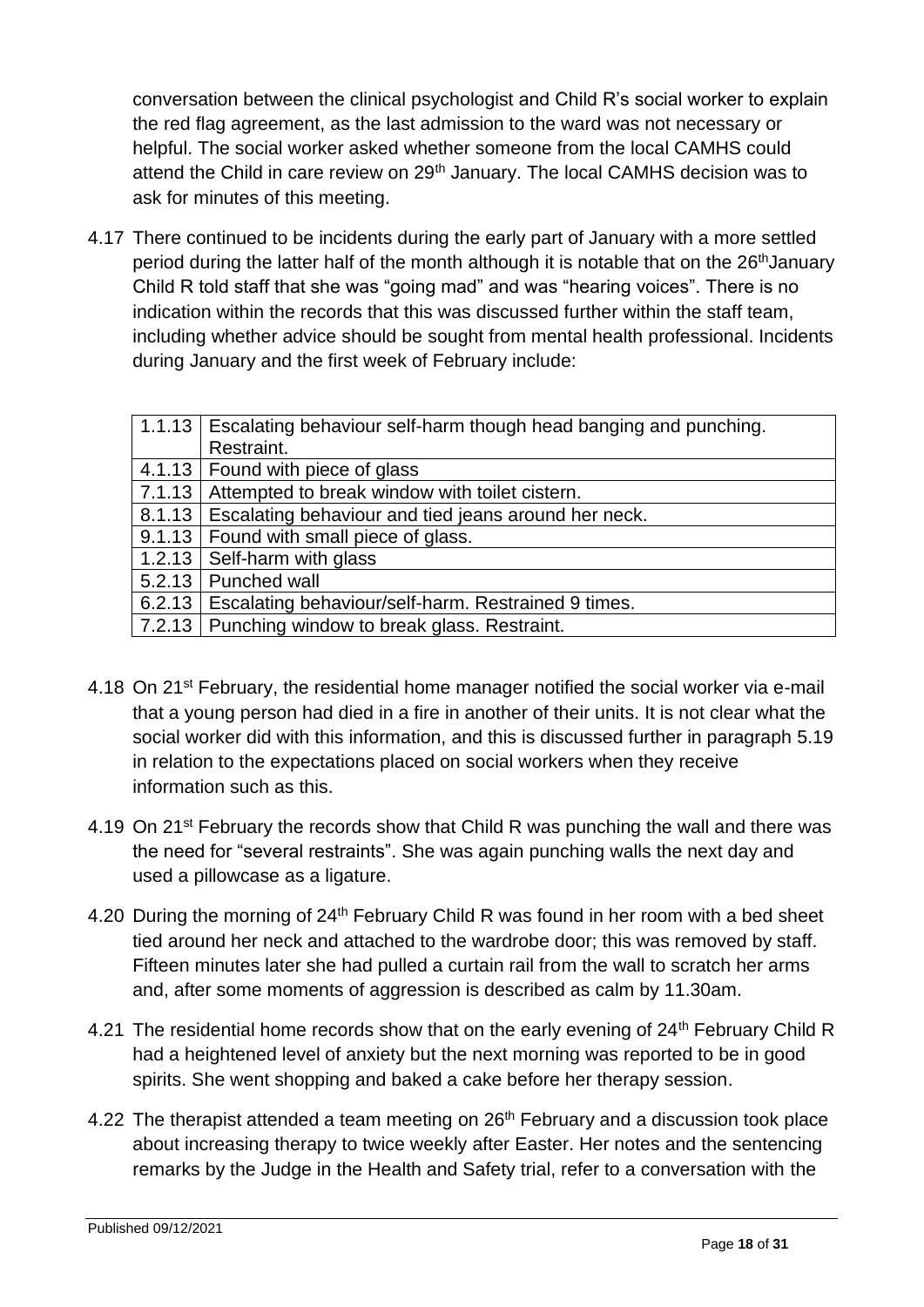home manager about the need to review ligature points within the home. The fact that this conversation took place is disputed by the home manager.

- 4.23 Later that evening Child R was found in her bedroom with a ligature in the form of pyjamas tied from the shower rail. Staff loosened the ligature and carried her to her bed. She was then left for a five-minute chill out period following which she was monitored from outside her room but with her door open for a further fifteen minutes. During this time Child R told staff that she did not do it for attention. Staff took away her blanket and she settled to bed at 10pm. Although court papers record that her door was locked, all bedroom doors could be opened by the young person from the inside. If a young person locked themselves into the room and staff needed quick access, there was a master key that could open all bedroom doors.
- 4.24 Records show that staff "monitored from the landing" and went to bed at around 11.30pm. It has not been possible to clarify exactly what "monitored" meant. The next morning Child R was found dead having used the wardrobe handle as a ligature point.

The general picture painted by many comments within the records was that Child R had settled well into the home and was happy. Recordings by residential staff describe her engaging well with school lessons and on occasions opening up to them about how she was feeling. There are periods where episodes of self-harm and restraint had reduced but, when looked at objectively, these still occurred regularly, often in clusters and there were serious episodes which on two occasions resulted in an overnight stay in hospital.

Specific issues relating to CAMHS involvement in out of county placements is explored more fully in Finding Two but in summary, there could have been greater clarity about roles, responsibilities, and a smoother liaison with the local CAMHS service. The role of the therapist and expected approach in delivering an important aspect of her mental health care was also not specified in the placement plan and the records then paint a picture of this therapy being slow to start (the first session was in January). There is no discussion within the records of the implications of therapy not starting until January 2013 and whether this was in line with the expectation of funding agreements.

It is significant that plans for Child R whilst she was in the children's home did not include a specific suicide prevention plan. The understanding that her self-harm behaviour including tying ligatures was 90% help seeking behaviour drove the responses to her. Whatever the cause, there was always a risk of completed suicide, and this should have been reflected in a specific plan which addressed risks within her environment. The placement plan did note the need for a high level of supervision due to self-harm and there were risk assessments within the home. The records show that these did address some risks such as that from clothing, but they did not specifically consider risks from ligature points within the home and specifically within Child R's room. The health and safety prosecution papers described these risk assessments as *inadequate* with a lack of hazard and risk identification. As a result, no control measures were put in place such as removal of ligature points and provision of toughened glass.

Scrutiny of the risk assessments should have occurred when the placement was commissioned, agreed by the social worker and CAMHS consultant and regularly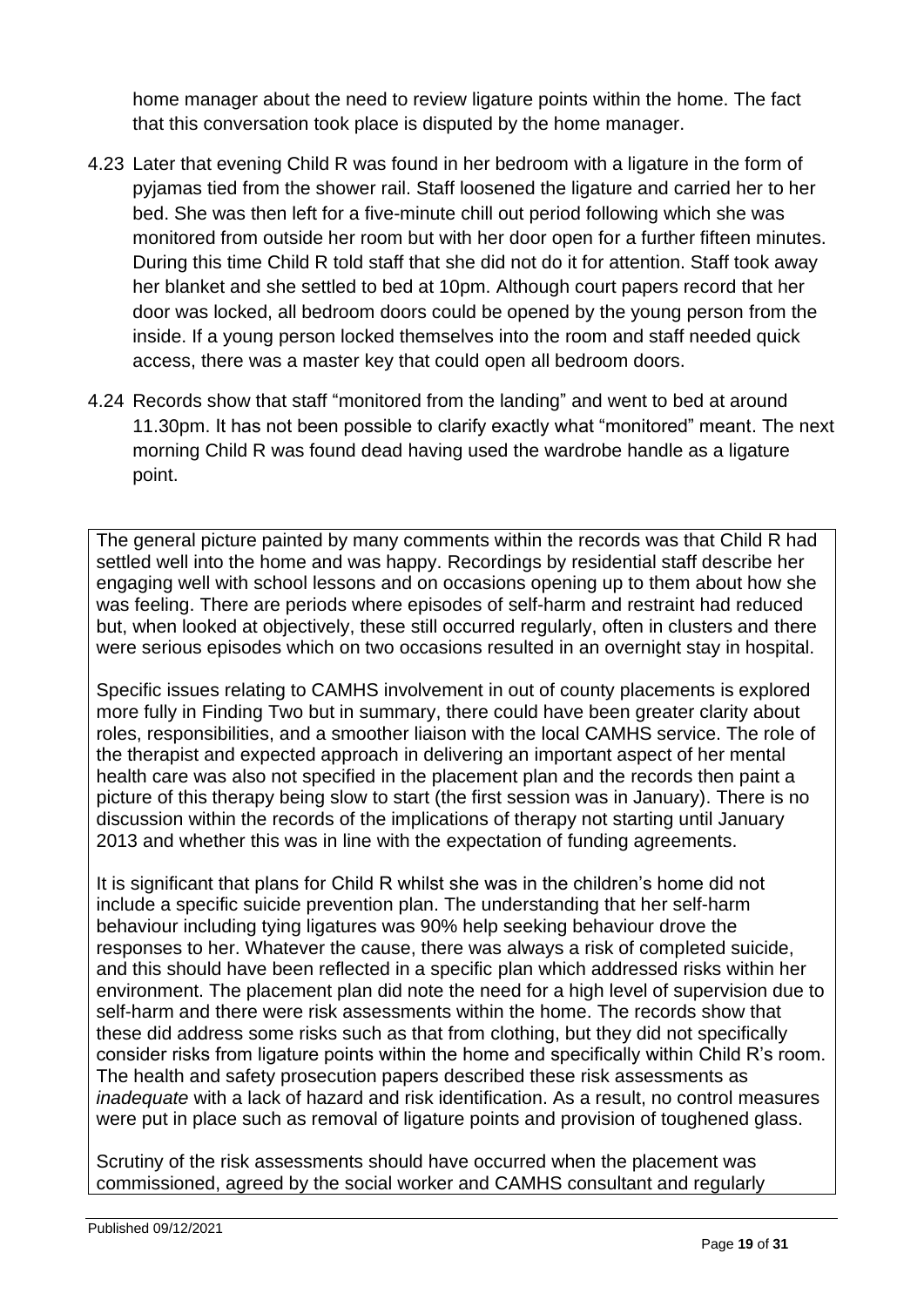reviewed and integrated into a suicide prevention plan for Child R. The scrutiny of placements is discussed further in Finding Three.

Of particular concern is the fact that Child R used the same ligature point on 26<sup>th</sup> February as she had been found using two days earlier. This was described in the Judge's summing up in the health and safety proceedings as a "breach of duty", a "significant cause of death", and at a "stage in [Child R's] life when any reassessment of her should have been assessed again".

The other significant issue is that of the supervision of Child R at night. After her death discussions with practitioners and reports prepared for the serious case review and criminal proceedings indicate that there were various interpretations as to what this would involve.

- $\triangleright$  Some practitioners may have assumed that 2:1 care was equivalent to the level 3 observations in hospital which meant that Child R was observed through the night.
- $\triangleright$  The residential care company were clear that they had not been funded to provide waking night cover.
- $\triangleright$  The view of the Local Authority placement duty team was that where a placement does not include waking night cover the placement would implement it for a specific young person if in their judgement this was needed or there was an incident. They would then discuss this with the funders.
- $\triangleright$  Child R's social worker, the team manager and the IRO did not expect 2:1 care throughout the night whilst Child R was asleep although two staff would always be available. Their expectation was that staff would watch her until she fell asleep by moving in and out of the room with the door open. If she was unsettled staff would sit outside her room until she went to sleep. Once she was asleep an alarm would be switched on which would alert staff if she moved into her bathroom or tried to leave the room. On the night of her death, the expectation of Oxfordshire Children's Social Care was that that since there had been a previous suicide attempt that day, staff would have consulted with CAMHS, and a staff member would have carried out continual observations through the night.

#### <span id="page-19-0"></span>**5 FINDINGS AND RECOMMENDATIONS**

5.1 The sad death of Child R took place eight years ago and these findings and recommendations aim to identify what could be learnt from practice at the time and set that within today's context. This means that recommendations have not been made where there is evidence that practice and systems have now changed to improve the help provided to children and young people. The evidence for this change is based on the check of the system that was completed for Oxfordshire Safeguarding Children Board in 2020.

#### **Finding One**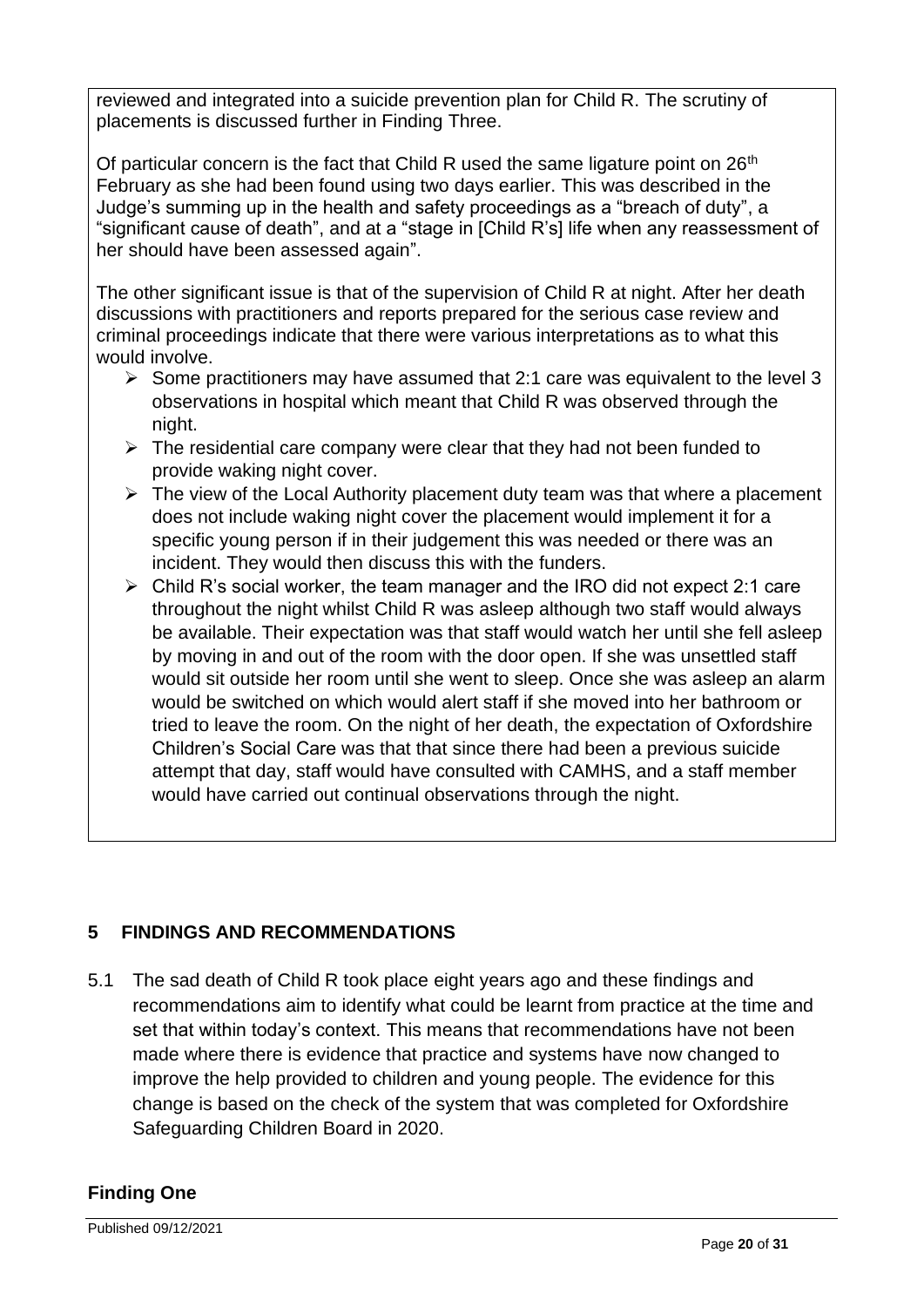**Working to keep children safe within their families continues to be a challenge and there is the need to ensure that improvements made since child R was a child are embedded into practice.** 

- 5.2 Child R's life provides many examples of the challenges faced by practitioners when trying to understand the risks faced by children and provide the right help at the right time. These challenges relate to the complexity of family life and relationships, alongside a safeguarding system that may not have the right resources to meet children's needs. These resources include knowledge skills and tools to help practitioners in their work from the first moment that a child is understood to have additional needs and management systems and structures that support practice in complex cases. Of particular significance in Child R's situation was the fact that the social workers first assessment of risk was not accepted by the Court and the children returned home. In these circumstances it is challenging for social workers and other professionals to keep a firm focus on potential risk, reflect on the quality of evidence and available assessments and where necessary continue with legal proceedings.
- 5.3 Much work has been done in relation to working with complex family situations. Neglect is often a feature in these families and there is a continuing focus on supporting practitioners to assess and manage these situations. Case audits showed that there is a need to make sure that all relevant agencies are actively contributing to assessments, and this will strengthen the analysis and quality of evidence should legal proceedings be required. The multi-agency chronology which has been developed in Oxfordshire is a promising tool to help the assessment of neglect, but discussions with practitioners indicate that work will be needed to make sure that it can be used efficiently and effectively to help practice.
- 5.4 The complex nature of family structures further impact on the challenge of analysis of the children's lived experience for Social Workers and Children's Guardians. It is essential that these key professionals ensure that they see each child within a sibling group, individually, to ensure they have an individual voice.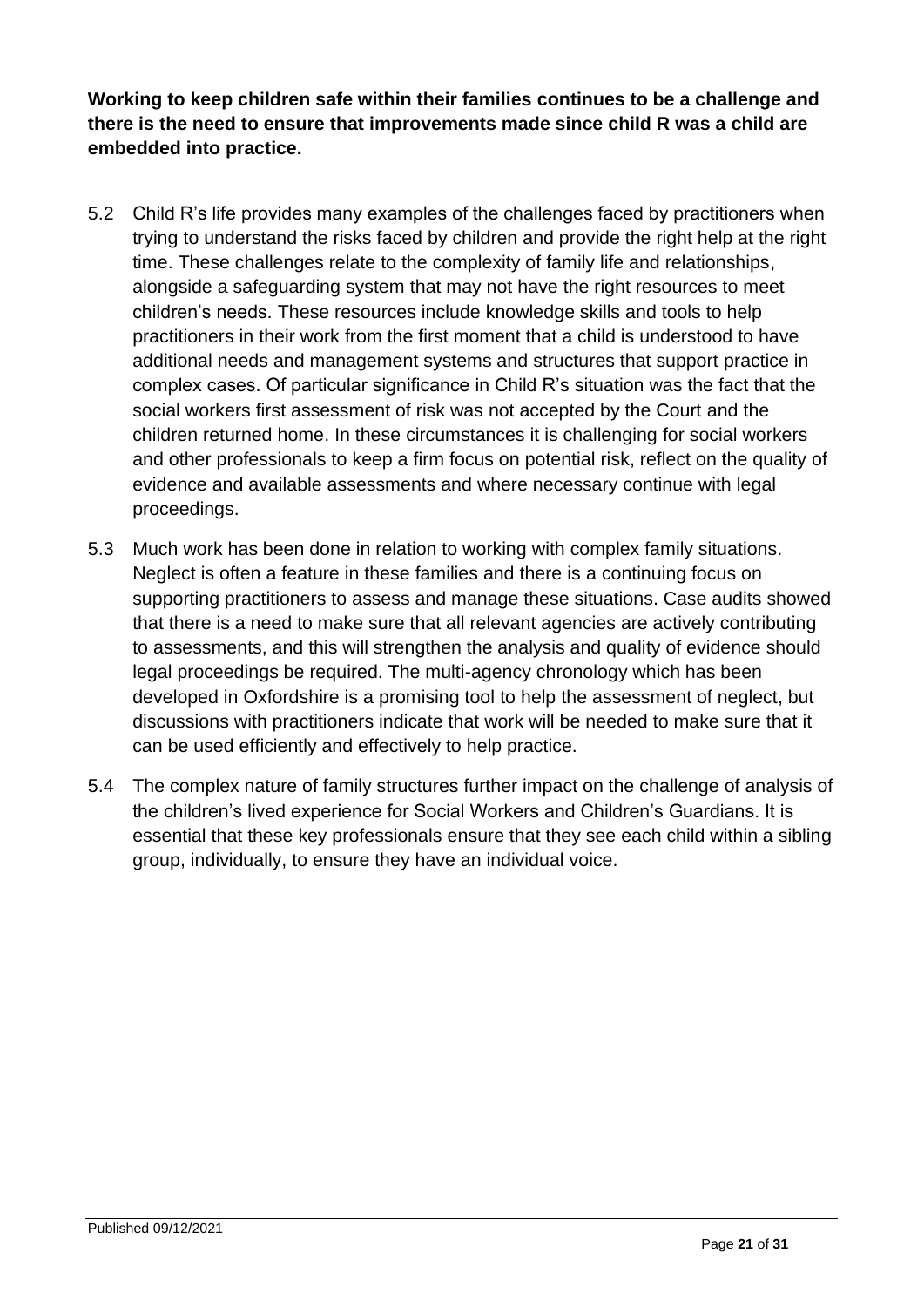- 5.5 Decisions within the court arena continue to present challenges to practitioners and practitioners value the role that the complex case panel can play in sharing the management of risk in these situations. This panel was in place at the time Child R lived in Oxfordshire, is multi professional and made up of senior managers and provides support to practitioners working with children with complex needs whose planned outcomes are not being achieved. Child R and three of her siblings were discussed at the panel and led to the initiation of the second court proceedings which eventually succeeded in achieving care orders.
- 5.6 Of particular significance to Child R was the response of the system when she alleged sexual abuse within the family. The lack of criminal prosecution had a profound effect on her and her feeling of not being believed and guilt that she could not protect her siblings. Thames Valley Police have reflected on Child R's situation as well as other instances where they have needed to respond to allegations of sexual abuse. The positive developments in practice were clearly seen when in a recent investigation they took time to consider how best to explain to the children why there had been no prosecution. This was addressed through writing letters and carefully explaining what had happened.
- 5.7 In summary the system-check of current practice in Oxfordshire identified many areas where practice today is vastly different to practice when Child R was a small child. Nonetheless, the following recommendations are made with a view to ensuring continual practice improvement.

#### **Recommendation One**

The safeguarding partnership should ensure that there is a cultural shift across universal services so that Early Help Assessments are seen as a helpful multiagency tool, that practitioners are confident to carry them out and that they ask the questions that will help them understand the child's needs within their family context. There should be evidence that when a professional and family have agreed that early help services at Tier 2 can meet the family's needs, this should be followed through to an early help assessment and plan that achieves clear outcomes. The assessment and plan should be implemented by a named lead professional and the practitioners who know the child(ren) and family

#### **Recommendation Two**

There should be evidence that the partnership's neglect strategy is being implemented and neglect tools are being used in practice to contribute to effective assessments and plans.

#### **Recommendation Three**

There should be a check in the system so that Children's Social Care maintains their current oversight of court orders by the court progression manager to ensure that the 'complex case panel' automatically reviews cases, where the order applied for in care proceedings has not been granted by the court.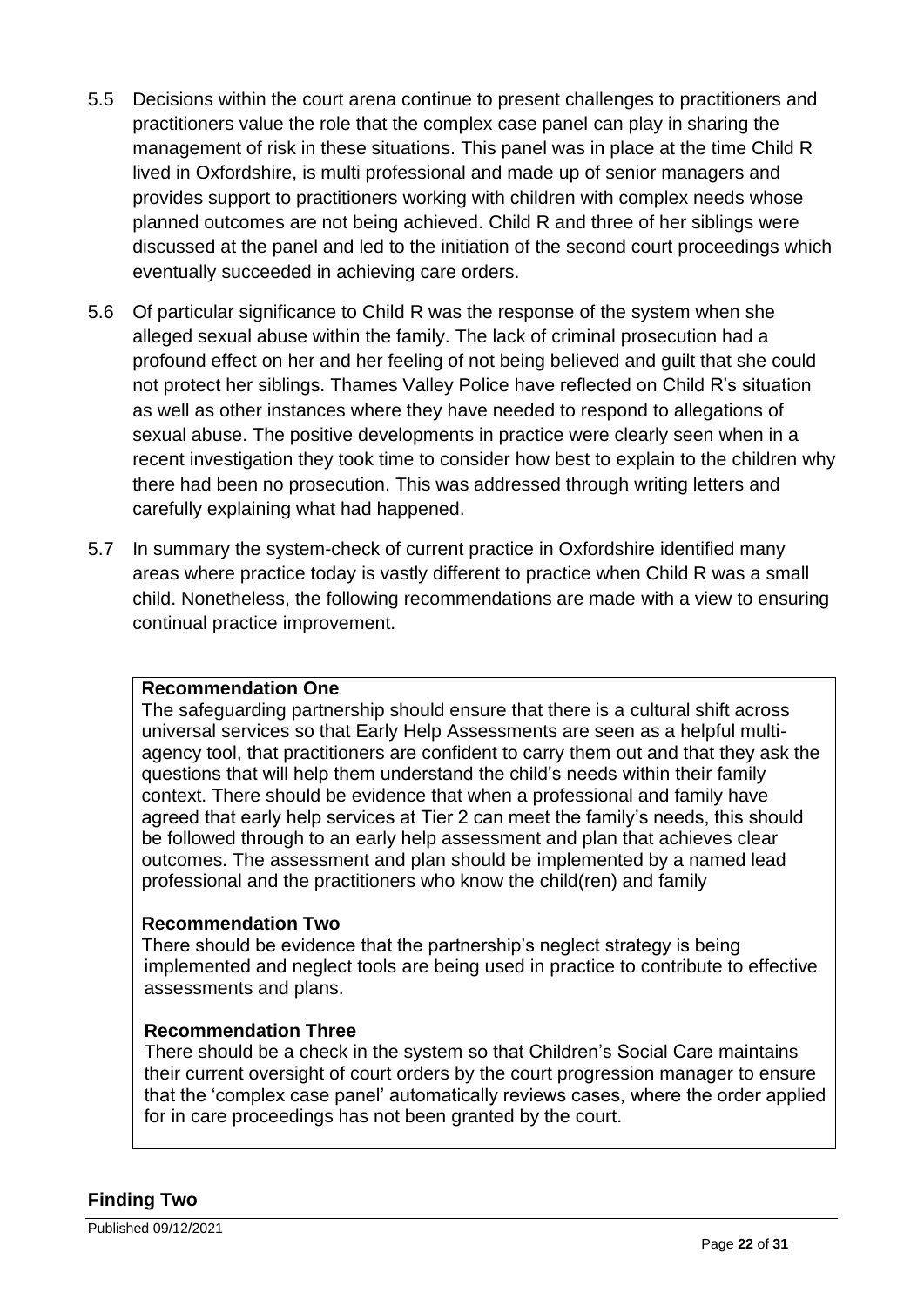**Placement Planning and managing the complex needs of Children in Care needs sufficient placement availability, clarity of role across the professional network and systems that scrutinise and challenge how well the child's needs can be met.** 

- 5.8 Once Child R moved into foster care the overall picture is of foster carers who, although initially unsure as to whether they could cope, worked tirelessly to meet her needs and keep her safe. In recognition of the challenges that Child R presented within her placement, Children's Services arranged a comprehensive package of wraparound care and there is evidence of regular multi professional meetings including school, CAMHS and support services.
- 5.9 The admission to the psychiatric unit was always meant to be short term. Due to her complex needs her social worker alerted the complex case panel and also began to initiate procedures to find a suitable residential placement. A range of placements was discussed by the Placement and Commissioning Panel. The intention to keep Child R close to home could not be achieved and this had a negative impact on how contact arrangements and visits from other practitioners could be managed.
- 5.10 These discussions took place within a context of placement shortages which are even more acute today. Some of the issues which were narrowing placement choice for Child R continue. For example, the reluctance of placements to admit a young person with behavioural problems that might negatively affect how the home is perceived during an inspection visit. This situation has been recognised within Oxfordshire and a recent report by the complex case panel  $6$  noted that work was underway with other Southeast Directors to look at what more can be achieved by working regionally. The issue has been highlighted with Ofsted.
- 5.11 In Child R's situation there were various meetings where placement possibilities were discussed at the same time as the Placement and Commissioning Panel were trying to establish funding agreements. The Health Continuing Care Assessment was a crucial part of this process as was the agreement by Oxford Education, and there is evidence that not everyone caring for Child R appreciated the way that the process worked. In addition, the process at that time for objectively scrutinising the quality of provision, the detail of the placement planning and how far this addressed Child R's specific needs is not clear from the records. Specifically
	- ➢ The final choice appears driven by previous work by the psychiatrist and the local authority with the overall placement provider rather than the specific home.
	- $\triangleright$  There is no record of matching the residential homes Statement of Purpose with the needs of Child R.
	- $\triangleright$  The specific expectations of therapy (including number and focus of sessions), lines of accountability and how this would be monitored.
	- $\triangleright$  What was meant by 2:1 care was not clarified in any documentation.

Published 09/12/2021 <sup>6</sup> Placement Sufficiency and young people with Complex needs May 2019.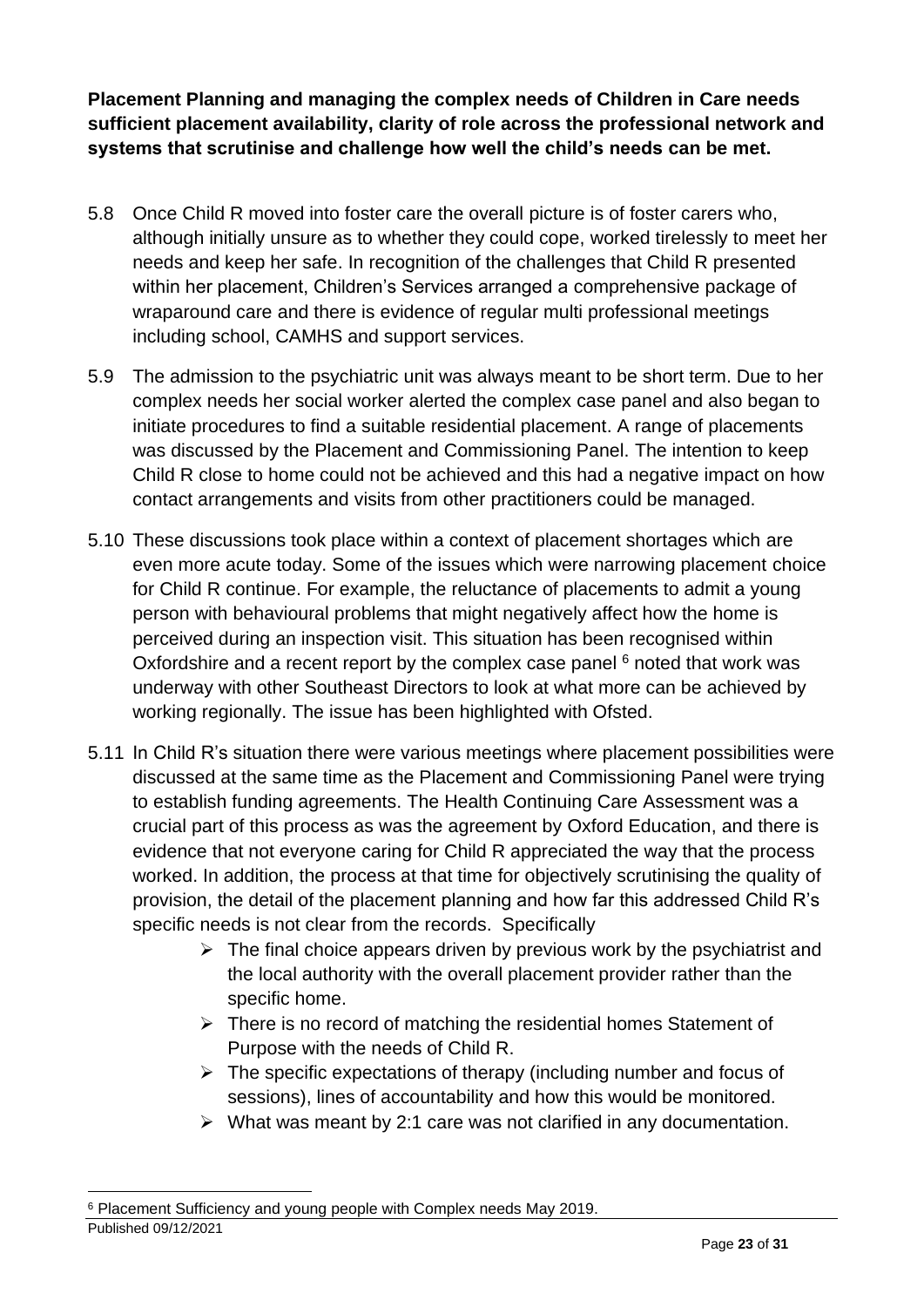- 5.12 The conclusion from the more recent system-check is that today, systems within Oxfordshire provide a good framework within which placements that meet the need of individual children can be identified, commissioned and monitored. These new arrangements will need to be embedded and monitored with a view to making sure that information held on the suitability of homes out of county is comprehensive and up to date and protocols for out of county placements are fit for purpose.
- 5.13 The issue of provision of therapy is also crucial and needs to be understood as a vital element in mitigating and reducing risk to children such as Child R. The consequences of a child not receiving the right therapy and the right time are serious and far reaching. This needs specific attention when a child has both health and social care needs, is placed out of area, and cannot access local Oxfordshire services.
- 5.14 Evidence suggests that current commissioning would be improved if there is greater clarity as to the exact nature of the "therapy" required. Questions that were relevant at the time of Child R's placement remain today. Namely:
	- ➢ What do we mean by a "placement with therapy" and "therapeutic provision"? Does this mean the same to everyone in the system and are those responsible for agreeing the placement and drawing up the placement contract clear about what is required?
	- $\triangleright$  Is there a process for carrying out a sufficiently detailed joint assessment between children's social care and relevant health providers to establish exactly what the therapeutic provision should look like to meet the needs of this child and the implications of any delay in providing this?
- 5.15 In Child R's situation, the placement had been chosen because of its ability to provide a therapeutic environment and there were clearly advantages to maintaining continuity of psychiatric care and for responsibility for her mental health care remaining with the Oxfordshire Psychiatrist. Her general health care needs were to be met locally and although there was a delay in the local health care team for Children in Care being contacted the system seems to have worked reasonably well.
- 5.16 The disadvantages of "long arm" mental health care became apparent within the first week when her consultant did not have time to visit the home and there was initial confusion over roles and responsibilities with the local CAMHS team. This points to a need for commissioning arrangements to formalise the role of the home CAMHS service in the overall monitoring of the way in which the therapeutic needs of child in placement are met if they have been involved with Oxfordshire CAMHS. The current position of Oxfordshire CAMHS is that out of area children should transfer to CAMHS services in the area they are placed but Oxfordshire CAMHS would want to maintain oversight of more complex cases. Exactly how this will work in practice needs to be clarified. There is an inherent risk attached to managing cases from a distance and giving advice without being able to make sure that this is implemented.
- 5.17 Monitoring appears to have been fragmented with the Local Authority as corporate parent focusing on the progress of Child R's care plan, whereas the continuing health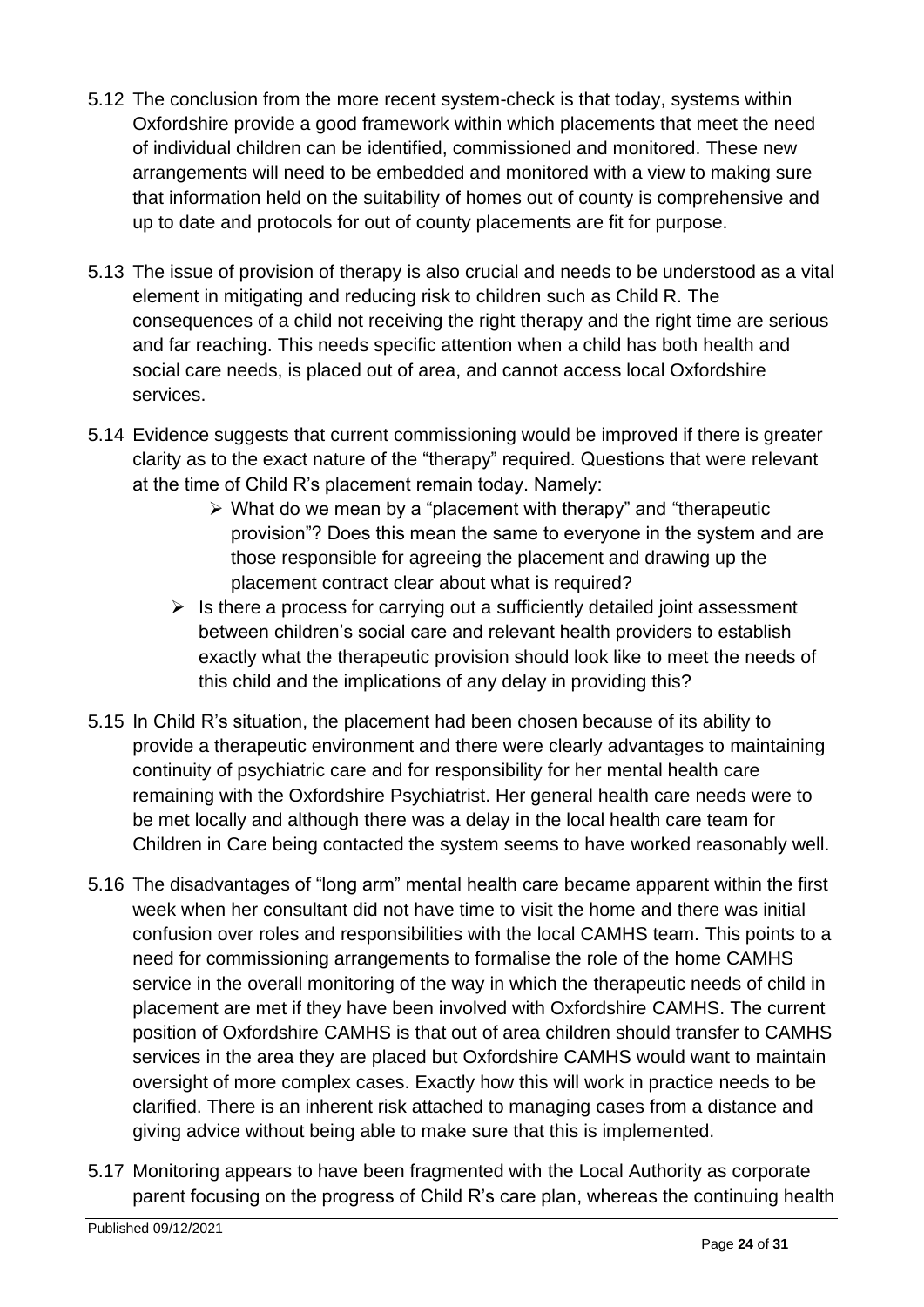care worker employed by Oxford Health focused on making sure that the commissioned health services including therapy were being provided.

- 5.18 A recent redesign of the commissioning and monitoring processes in Oxfordshire aims to enhance collaboration between stakeholders and has been an opportunity to address the specific issues that have become evident through Child R's situation. This is an opportunity to ensure that leadership and systems provide a route for action where anyone has concerns about the way that a young person's needs are being met. In jointly commissioned placements effective joint working between social workers and continuing health care workers will be an important part of the process.
- 5.19 However, processes are not enough, practitioners need to feel confident to ask challenging questions of providers. This may not be easy when there is a need to form effective working relationships in the best interest of the young person but those visiting the young person in placement are the eyes and ears of the commissioning authorities and will need to play a role in highlighting any information, concerns or issues. For example, the home felt it was relevant to notify the social worker of a young person's death in a fire in another home in the group, but it is not clear that the social worker would have known what to do with this information or considered informing the commissioning team within Oxfordshire. Social workers and Independent Reviewing Officers need more clarity about their role at the interface with commissioning and feel confident in this aspect of their work.

#### **Recommendation Four**

#### (i) National recommendation:

This Review asks the National Panel and the DfE to acknowledge the key learning and findings from Child R's Review including the possible increased risk of harm when children are placed far away from home. The Review asks for particular attention to be paid to the national insufficiency of placements to meet children's needs in their local area and for the learning to inform changes to policy, sufficiency levels and contractual arrangements with independent providers.

#### (ii) Local recommendation:

In light of the national and local insufficiency of placements the Council and its partners should continue to develop and invest in plans to keep children close to home by expanding local residential and foster care provision to meet children's needs and report to the Safeguarding Partnership on progress on an annual basis.

#### **Recommendation Five**

Work should be undertaken across health and social care to define the meaning of the terms being used to describe the therapeutic (mental health) needs of children in care and the different types of interventions that should be used to meet their needs and the role of risk assessments in identifying the implications of any delay in the provision of therapy. This should be disseminated to all relevant health and social care staff so that a child's needs are understood, and the appropriate support is commissioned and provided within the child's placement, and in the local area of the placement.

#### **Recommendation Six**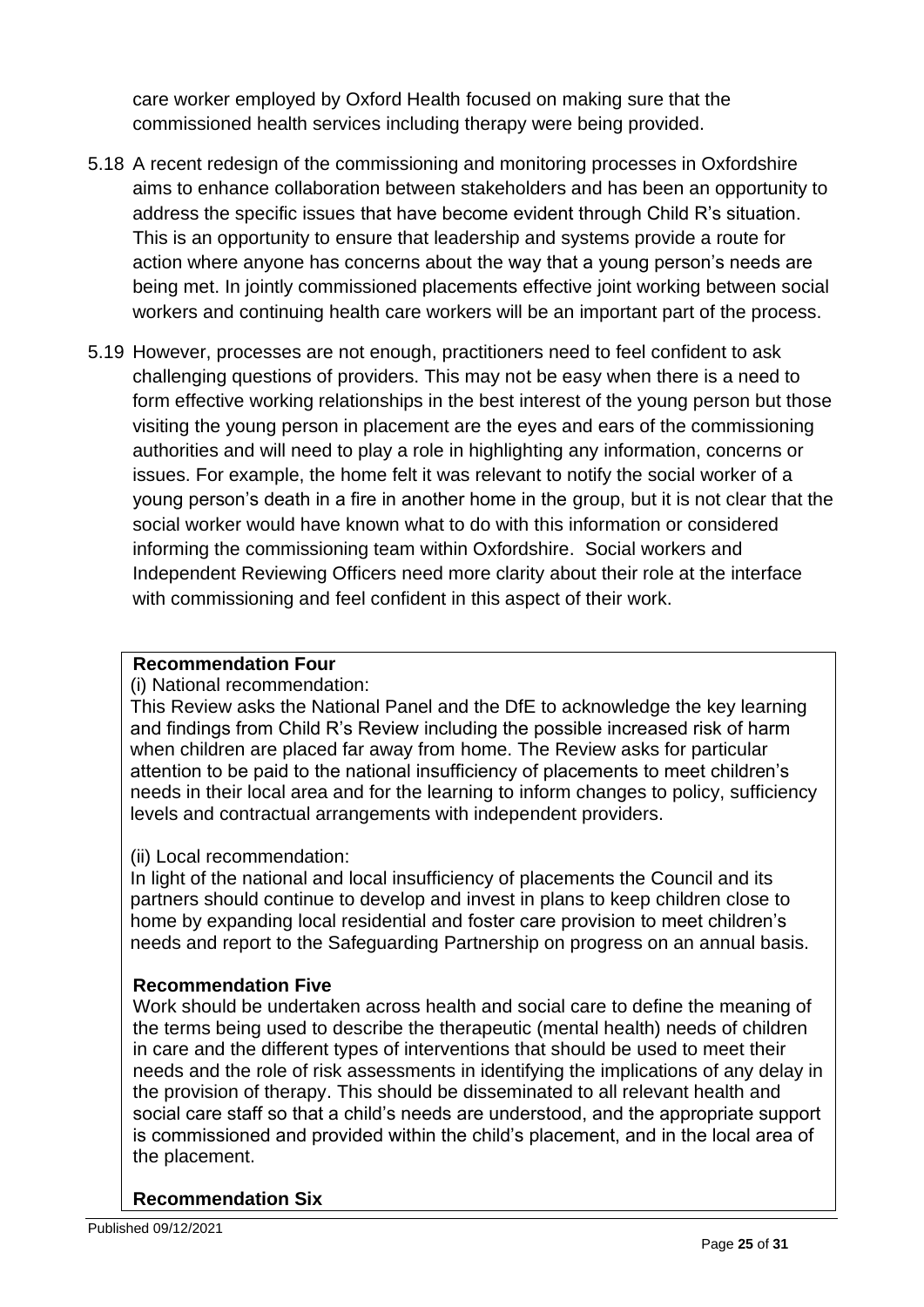There should be a clear local system for the commissioning and quality assurance of placements for children we care for, including children placed out-of-county. This system should be known and understood by all practitioners in children's social care, contracts and commissioning. This system should provide clarity for social workers as to where to go if there are concerns that a residential provider is not meeting the needs of a child.

#### **Recommendation Seven**

There should be a clear local system of scrutiny and governance of the healthcare of children with most complex needs, including children placed out-of-county. This system should be known and understood by all practitioners working with the children in our care and it should provide:

- $\triangleright$  Clarity for social workers as to where to go if there are concerns that the therapeutic needs of a child are not being met in placement.
- $\triangleright$  Commissioning arrangements which formalise the role of the home CAMHS service in monitoring of the way in which the therapeutic needs of child in placement are met if they have been involved with Oxfordshire CAMHS.
- $\triangleright$  Clear expectations as to the specific information about incident within he home that should be shared with the treating CAMHS consultant.
- $\triangleright$  Oversight by the continuing health care worker which is used to full advantage and integrated into other review systems.

#### **Recommendation Eight**

All placement plans should set out specific expectations regarding levels of staffing and how often checks should be made on the young person during the day and through the night. The meaning of "waking night cover" should always be clarified.

#### **Finding Three**

**Where there is a risk of suicide, Children in Care should have a clearly articulated suicide prevention plan which takes account of emotional, behavioural and situational risks.** 

- 5.20 The plans in place for Child R were based on the premise that her self-harm, including the tying of ligatures was primarily help seeking behaviour, designed to gain attention rather than actual attempts to take her own life. However, the assessment at the out of county hospital using a suicide risk assessment tool did record that Child R was "high risk" and there had always been an acknowledgement that 10% of her behaviour did not fall into the help seeking category.
- 5.21 Cumulative risks and situations involving both suicidal thoughts *and* non-suicidal selfharm have been found to be associated with completed suicide in young people, with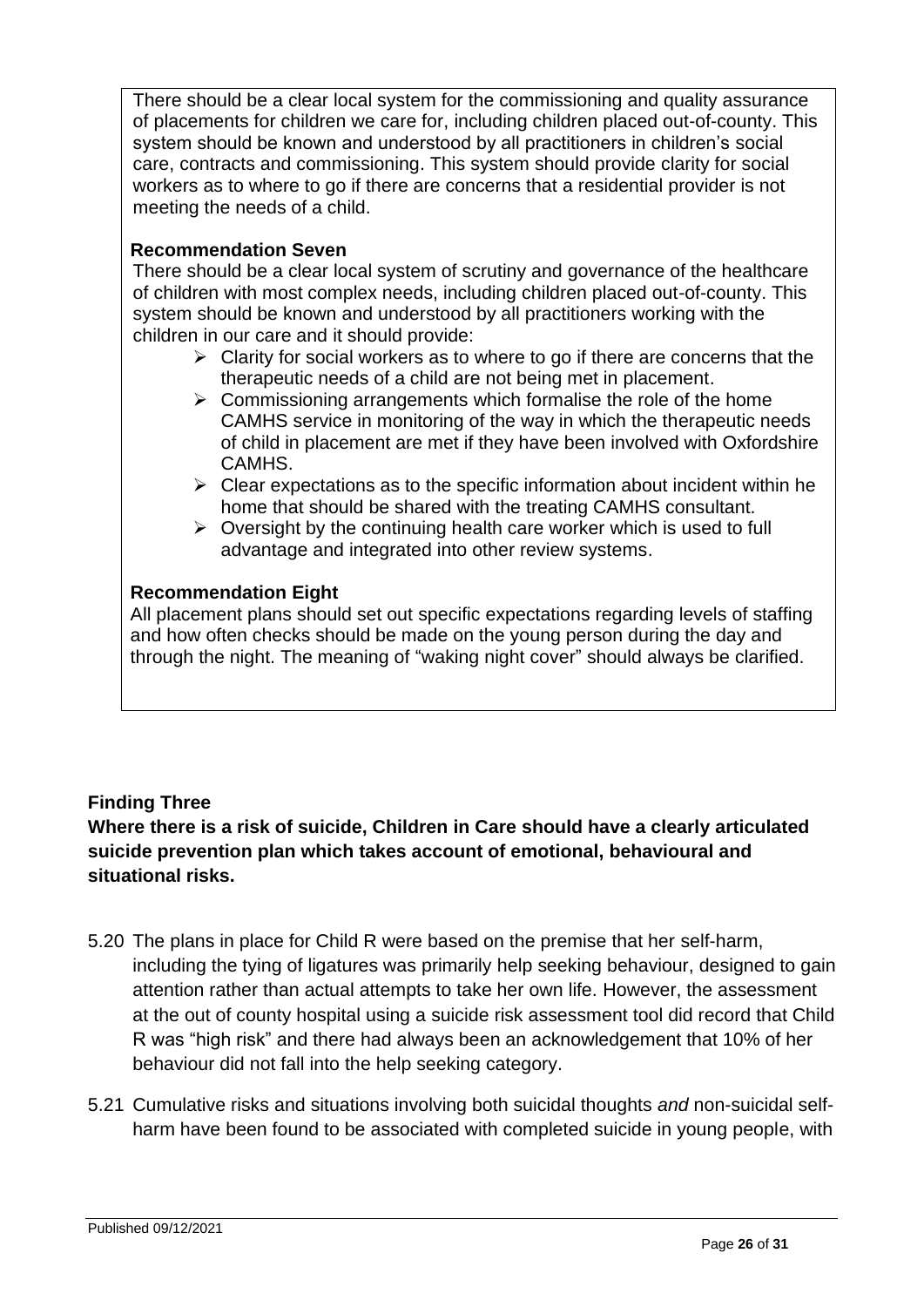a higher proportion of girls taking their own lives.<sup>78</sup> The stacking of factors causing stress and anxiety needs to be constantly kept under review and for Child R there may have been an opportunity for this to be considered by those looking after her.

- 5.22 In a situation where Child R's behaviours were challenging to understand and manage on a day-to-day basis, achieving a dynamic assessment, which could identify where risks were escalating, was not easy for any of the practitioners involved. The factors associated with the risk of completed suicide by a young person are unlikely to be static and are likely to evolve and change over time meaning that frequent re-assessment of risk is needed.<sup>9</sup> For example, factors associated with a high risk of self-harm and completed suicide may not always be known from the start, and may include child sexual abuse, issues relating to sexual orientation and  $i$ dentity<sup>10</sup> as well trauma, loss, and mental illness. It may have been significant that on the night that Child R died she had spoken of some evolving personal anxieties and after her first ligature attempt had told staff that she had not done it for attention. However, these issues were not understood as distinct from an established cyclical pattern of behaviours which included periods of self-harm, ligatures and punching out at staff.
- 5.23 Given these complexities and the challenges of identifying the ever-changing pattern of risk, situational suicide prevention methods became extremely important. The placement plan for Child R was generalised and needed to include a clearly set out suicide prevention plan as part of her overall care plan. Given Child R's history of regularly tying ligatures, this should have included a focus on ligature points within the home and Child R's bedroom.
- 5.24 Although the residential home was known to have risk assessments in place, there is no evidence that these were scrutinised by anyone in Oxfordshire with a view to ensuring that they were fit for purpose. In this instance, reports from the health and safety prosecution are clear that risk assessments within the home were not adequate in respect of identifying and eliminating ligature points.

#### **Recommendation Nine**

Where a young person has been identified by mental health and/or social work assessments as being at risk of taking their own life, placement plans should include a specific suicide prevention plan which is distinct from risks of self-harm. This plan should be shared with the Local Authority where the home is situated.

#### **Recommendation Ten**

<sup>8</sup> [https://www.thelancet.com/journals/lanpsy/article/PIIS2215-0366\(19\)30030-6/fulltext](https://www.thelancet.com/journals/lanpsy/article/PIIS2215-0366(19)30030-6/fulltext)

<sup>7</sup> Suicide by children and young people. National Confidential Inquiry into Suicide and Homicide by People with Mental Illness (NCISH). Manchester: University of Manchester, 2017. <http://documents.manchester.ac.uk/display.aspx?DocID=37566>

<sup>9</sup> Troya M et al Investigating the relationship between childhood sexual abuse, self-harm repetition and suicidal intent: mixed-methods study BJPsych Open (2021)7, e125, 1–9. doi: 10.1192/bjo.2021.962 <sup>10</sup> The British Journal of Psychiatry, Volume 211, Issue 2, August 2017, pp. 63 - 64 DOI: https://doi.org/10.1192/bjp.bp.116.197475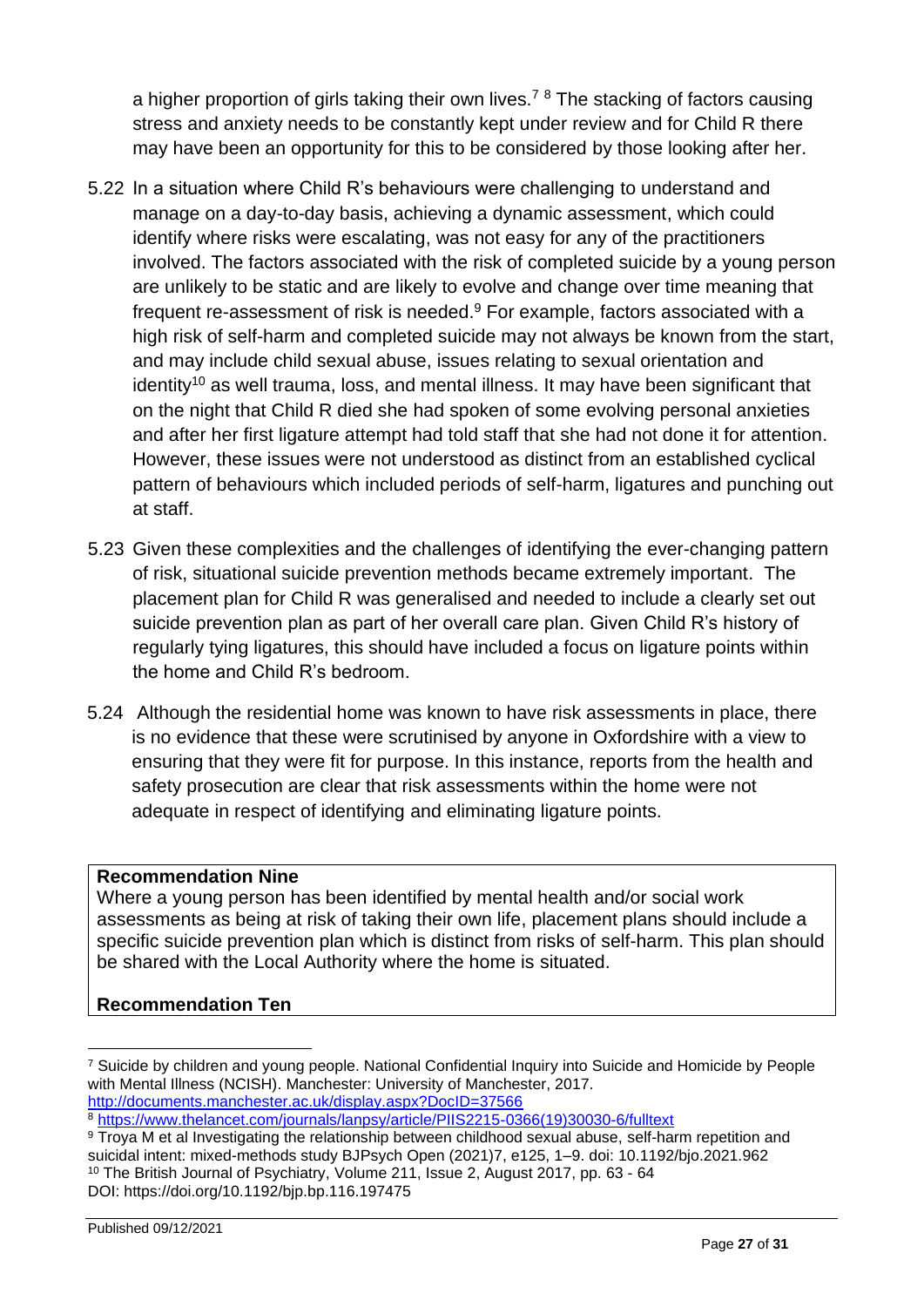Where a child has self-harming behaviours or suicidal ideation. risk assessments by residential providers must include specific assessments of ligature points throughout the home and most specifically in the young person's bedroom. Placing authorities should expect these risk assessments to be shared with them so that they can be scrutinised by commissioners and integrated with the child's placement plan.

#### <span id="page-27-0"></span>**6 SUMMARY AND CONCLUSIONS**

- 6.1 Although the death of Child R happened over eight years ago there has been continual reflection within Oxfordshire concerning ways in which practice could be improved in similar situations. Alongside this there has been some frustration that until recently events leading immediately up to Child R's death could not be understood in detail due to the protracted parallel inquiries into health and safety breaches at the residential home. This has also been hard for the family and in particular Child R's siblings.
- 6.2 Oxfordshire Safeguarding Children Board have not lost sight of the need to learn lessons and identify any areas for improvement and the system check is a manifestation of that approach. The review that took place in 2014 identified a system that had been slow to meet Child R's needs at an early enough stage and timely action was also delayed due to an initial decision by the court that she should remain at home. The approach to working with allegations of sexual abuse did not enable her voice to be heard. There is clear evidence that the system today is very different with a more structured approach to early help, assessing complex needs and improvements in the way that allegations of sexual abuse are responded to.
- 6.3 Once Child R was in the care of the local authority services were aimed at supporting her placement with foster carers. Unfortunately, this was not achieved in the light of deterioration in Child R's mental health which needed hospital admission and prevented a return to foster care. Finding the right residential placement near to home was not possible and the difficulty of the right placement being available in the right place at the right time remains a challenge in the system today.
- 6.4 Although Child R did seem happy in her placement, there had been insufficient clarity in some aspects of placement planning. The exact expectations regarding therapy were not clear, specified in her placement plan and agreed with her CAMHS consultant. This issue is not specific to Child R and the more recent system check has highlighted that there continues to be a need to develop a common language across the professional community about what is meant by a therapeutic placement in order to assist the commissioning process.
- 6.5 The second aspect of placement planning that needed more clarity was level of staffing and waking night cover. There were differing assumptions about what was to be provided and this has become significant as Child R died at night when staff in the home were asleep.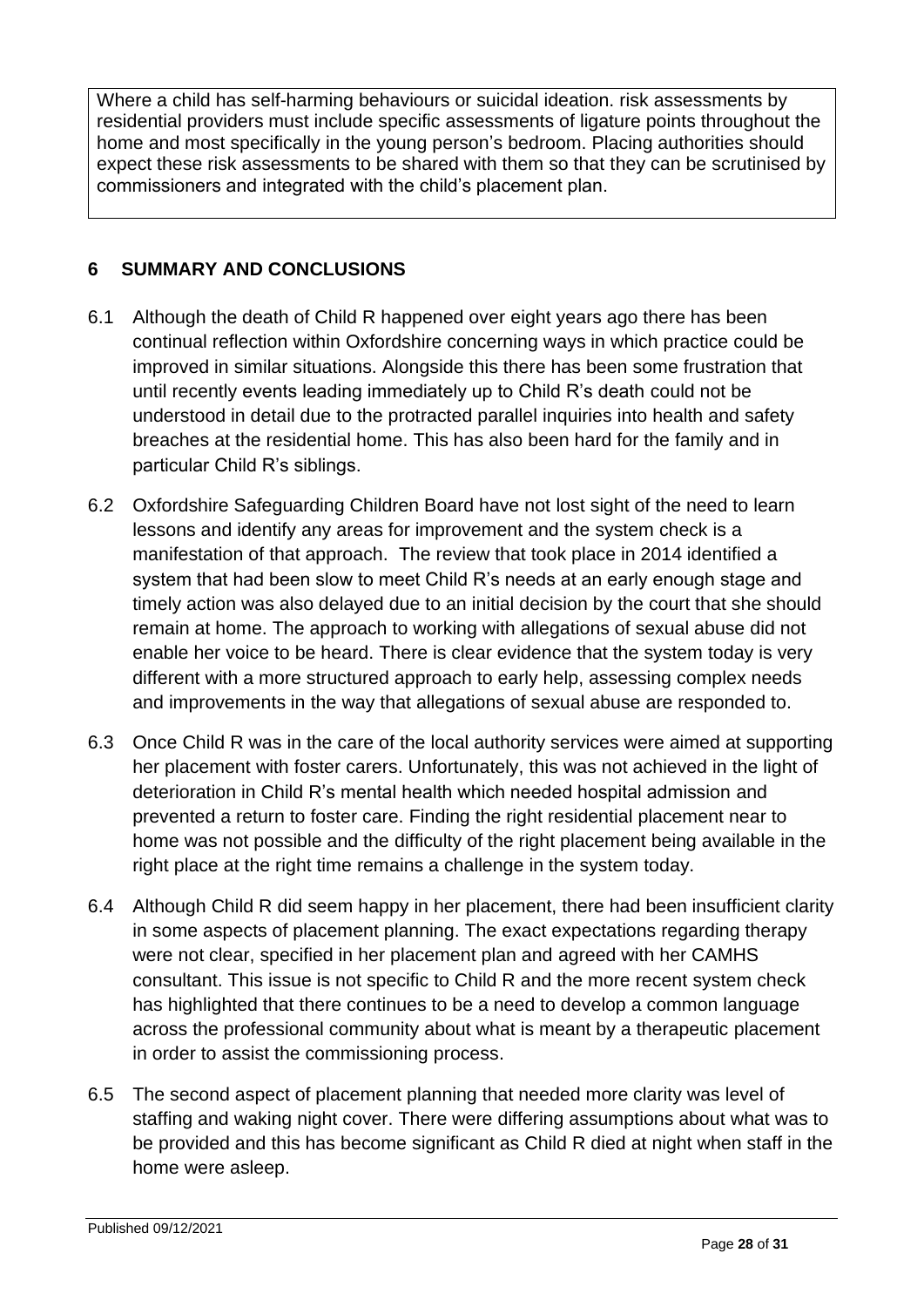- 6.6 Finally, Child R died after tying a ligature. This was not new behaviour and had been a regular occurrence throughout her time in care. However, there was no separate suicide prevention plan linked to this behaviour and the health and safety prosecution has found that risk assessment of ligature points within the home were inadequate.
- 6.7 Given Child R's life, experiences and the complexity of her condition it cannot be said with any certainty that better risk assessment and plans would have stopped her eventually taking her own life

#### <span id="page-28-0"></span>**7 SUMMARY OF RECOMMENDATIONS**

7.1 The recommendations of this Serious Case Review are in line with the recommendations from the system check in order to reflect more recent practice.

#### **Recommendation One**

The safeguarding partnership should ensure that there is a cultural shift across universal services so that Early Help Assessments are seen as a helpful multiagency tool, that practitioners are confident to carry them out and that they ask the questions that will help them understand the child's needs within their family context. There should be evidence that when a professional and family have agreed that early help services at Tier 2 can meet the family's needs, this should be followed through to an early help assessment and plan that achieves clear outcomes. The assessment and plan should be implemented by a named lead professional and the practitioners who know the child(ren) and family

#### **Recommendation Two**

There should be evidence that the partnership's neglect strategy is being implemented and neglect tools are being used in practice to contribute to effective assessments and plans.

#### **Recommendation Three**

There should be a check in the system so that Children's Social Care maintains their current oversight of court orders by the court progression manager to ensure that the 'complex case panel' automatically reviews cases where the order applied for in care proceedings has not been granted by the court.

#### **Recommendation Four**

#### (i) National recommendation:

This Review asks the National Panel and the DfE to acknowledge the key learning and findings from Child R's Review including the possible increased risk of harm when children are placed far away from home. The Review asks for particular attention to be paid to the national insufficiency of placements to meet children's needs in their local area and for the learning to inform changes to policy, sufficiency levels and contractual arrangements with independent providers.

#### (ii) Local recommendation:

In light of the national and local insufficiency of placements the Council and its partners should continue to develop and invest in plans to keep children close to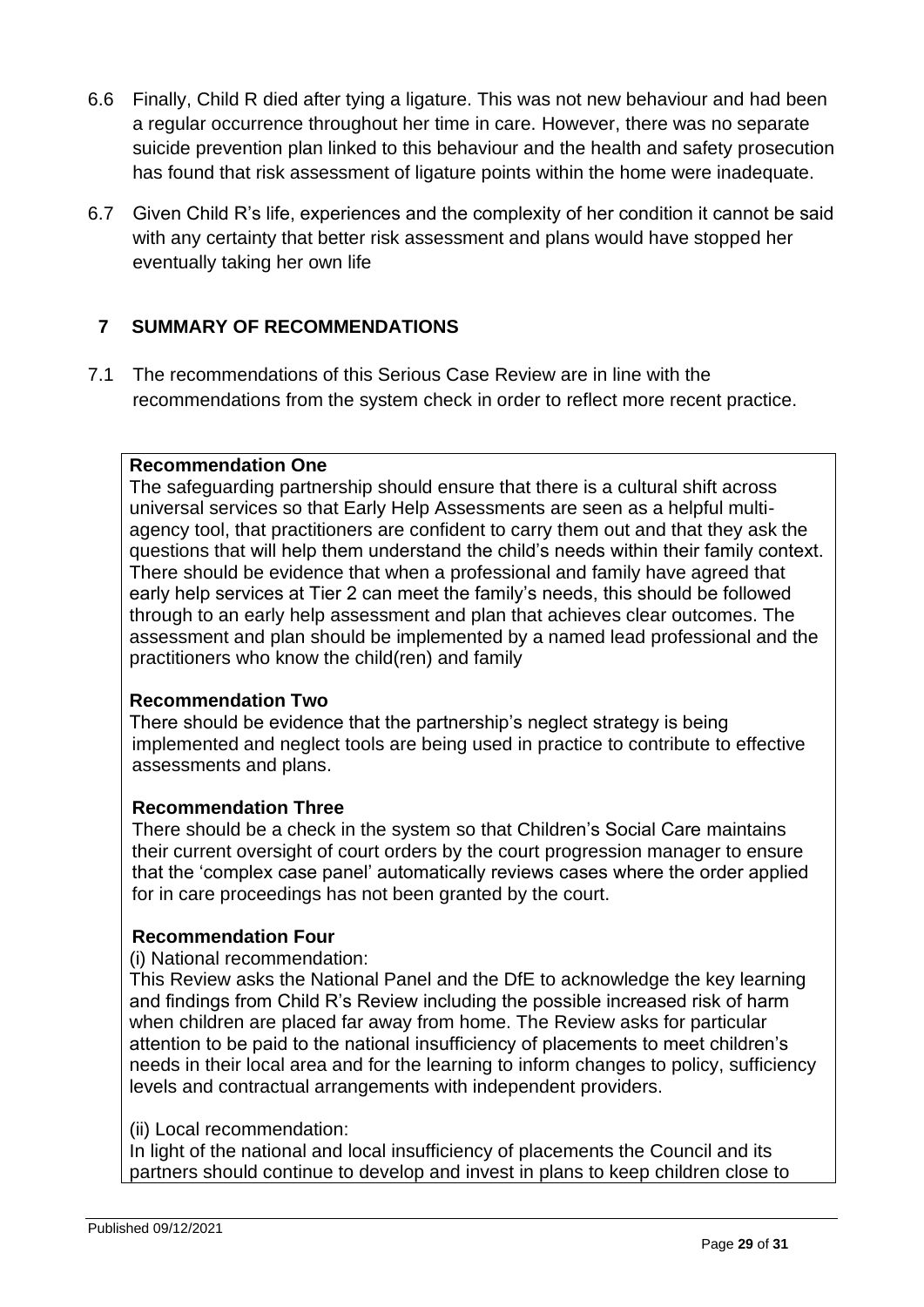home by expanding local residential and foster care provision to meet children's needs and report to the Safeguarding Partnership on progress on an annual basis.

#### **Recommendation Five**

Work should be undertaken across health and social care to define the meaning of the terms being used to describe the therapeutic (mental health) needs of children in care and the different types of interventions that should be used to meet their needs and the role of risk assessments in identifying the implications of any delay in the provision of therapy. This should be disseminated to all relevant health and social care staff so that a child's needs are understood, and the appropriate support is commissioned and provided within the child's placement, and in the local area of the placement.

#### **Recommendation Six**

There should be a clear local system for the commissioning and quality assurance of placements for children we care for, including children placed out-of-county. This system should be known and understood by all practitioners in children's social care, contracts and commissioning. This system should provide clarity for social workers as to where to go if there are concerns that a residential provider is not meeting the needs of a child.

#### **Recommendation Seven**

There should be a clear local system of scrutiny and governance of the healthcare of children with most complex needs, including children placed out-of-county. This system should be known and understood by all practitioners working with the children in our care and it should provide:

- $\triangleright$  Clarity for social workers as to where to go if there are concerns that the therapeutic needs of a child are not being met in placement.
- $\triangleright$  Commissioning arrangements which formalise the role of the home CAMHS service in monitoring of the way in which the therapeutic needs of child in placement are met if they have been involved with Oxfordshire CAMHS.
- $\triangleright$  Clear expectations as to the specific information about incident within he home that should be shared with the treating CAMHS consultant.
- $\triangleright$  Oversight by the continuing health care worker which is used to full advantage and integrated into other review systems

#### **Recommendation Eight**

All placement plans should set out specific expectations regarding levels of staffing and how often checks should be made on the young person during the day and through the night. The meaning of "waking night cover" should always be clarified.

#### **Recommendation Nine**

Where a young person has been identified by mental health and/or social work assessments as being at risk of taking their own life, placement plans should include a specific suicide prevention plan which is distinct from risks of self-harm. This plan should be shared with the Local Authority where the home is situated.

#### **Recommendation Ten**

Where a child has self-harming behaviours or suicidal ideation. risk assessments by residential providers must include specific assessments of ligature points throughout the home and most specifically in the young person's bedroom. Placing authorities